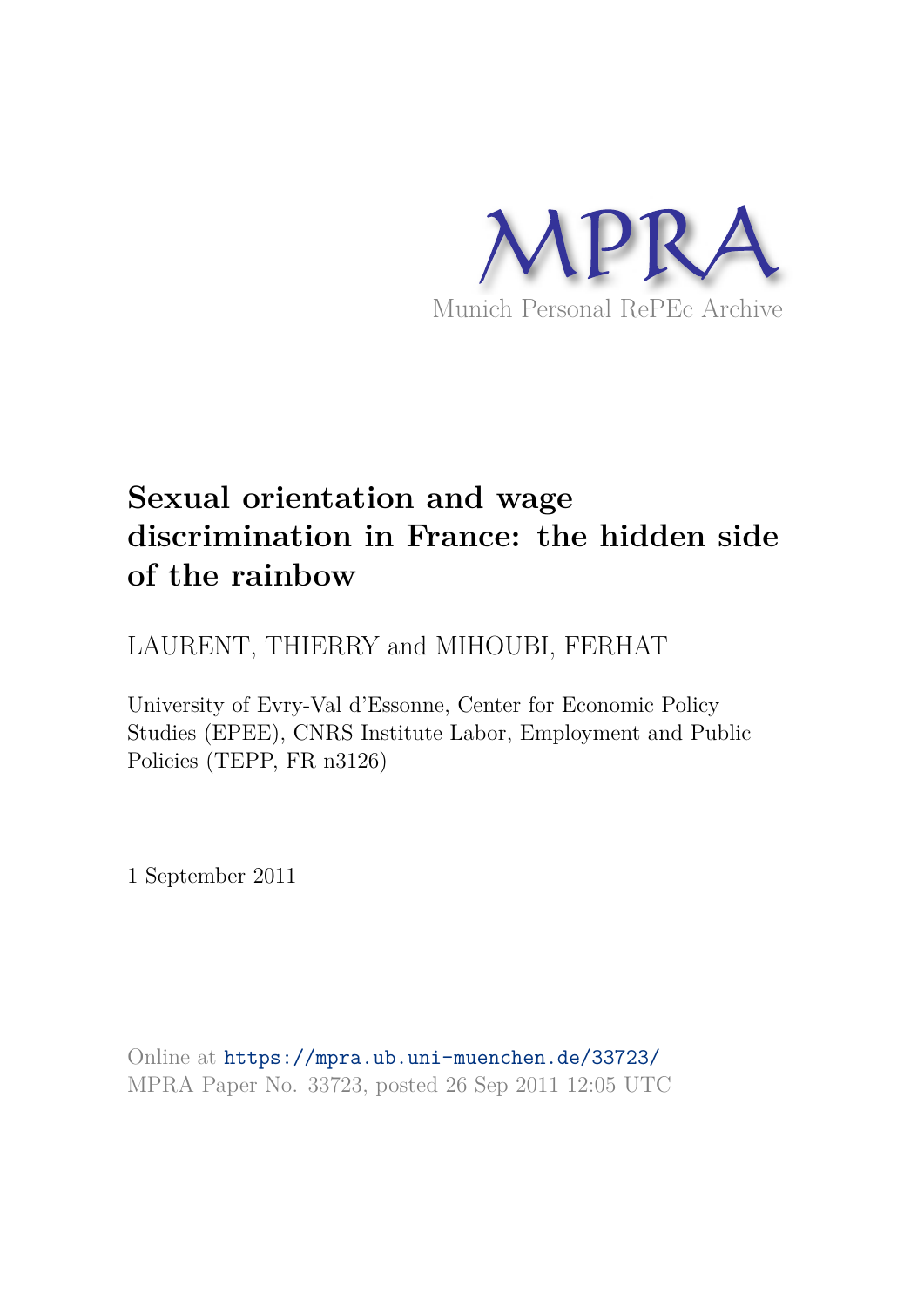# **Sexual Orientation and Wage Discrimination in France: the Hidden Side of the Rainbow**

Thierry LAURENT<sup>\*</sup>  $&$  Ferhat MIHOUBI<sup>#</sup>

Center for Economic Policy Studies (EPEE) FR CNRS n°3126: Labor, Employment and Public Policies (TEPP)

University of Evry-Val d'Essonne & UniverSud PARIS

# May 2011

#### **Summary**

This article is the first study to present an econometric evaluation of wage discrimination based on sexual orientation in the French labor market. Having identified same-sex couples using the French Employment Survey, we estimate the wage gap related to sexual orientation in the private and public sectors, in order to analyze whether or not lesbians and gays suffer a wage penalty. The results obtained show the existence of a wage penalty for homosexual male workers, as compared with their heterosexual counterparts, in both the private and public sectors; the magnitude of this discrimination varies from about -6.5% in the private sector, to -5.5% in the public sector. In the private sector, the wage penalty suffered by gay employees is higher for skilled workers than for the unskilled, and – in both sectors – the wage penalty is higher for older workers than for younger ones. Discrimination is also lower in Paris than in the rest of France. As with many other countries, we do not find any evidence of the existence of a wage discrimination against lesbians.

**Keywords** Wage discrimination - Sexual orientation – Gay & Lesbians

**JEL :** J7

 $\overline{a}$ 

# **0. – Introduction**

Theoretical and applied studies, have long emphasized the possible existence in the labor market of wage discrimination against specific population subgroups (women, foreign workers, ethnic groups *etc*.); nevertheless, one had to wait until the late nineties, to see the gradual emergence, following the seminal paper by BADGETT [1995], *The Wage Effects of Sexual Orientation Discrimination*, of a literature specifically devoted to wage discrimination based on sexual orientation<sup>1</sup>.

This body of work, initially developed in the US – KLAWITTER [1997], [1998], KLAWITTER & FLATT [1998], BLANDFORD [1999], [2000], ALLEGRETTO & ARTHUR [2001], CLAIN & LEPPEL [2001] – and in the UK– CALANDRINO [1999], ARABSHEIBANI & *al.* [2002] – led to further studies overseas and to a limited amount of research in other countries : Netherlands (PLUG & BERKHOUT [2004], [2008]), Sweden (AHMED & HAMMARSTEDT [2009]), Australia and Canada (CARPENTER [2008a], [2008b]). The main results highlight the existence of significant wage discrimination against gay men, usually between  $-7\%$  and  $-15\%$ , but – in most of the cases – fail to find any significant wage discrimination against lesbians (some results even indicate the existence of a positive wage premium for lesbians).

Despite the legislation in France prohibiting any wage discrimination based on sexual orientation, until now no empirical work has been conducted in this country to investigate the question of the existence and extent of this type of discrimination. The main obstacle to the development of such

# Idem. Mail: fmihoubi@univ-evry.fr

 EPEE, Center for Economic Policy Studies, CNRS Institute *Labor, Employment and Public Policies* (TEPP, FR n°3126), Department of Economics, University of Evry-Val d'Essonne, 4 bd. François Mitterrand, 91025 Evry cedex, France. Mail: *laurent@univ-evry.fr* 

<sup>&</sup>lt;sup>1</sup> See BADGETT [2006] for a survey of this literature.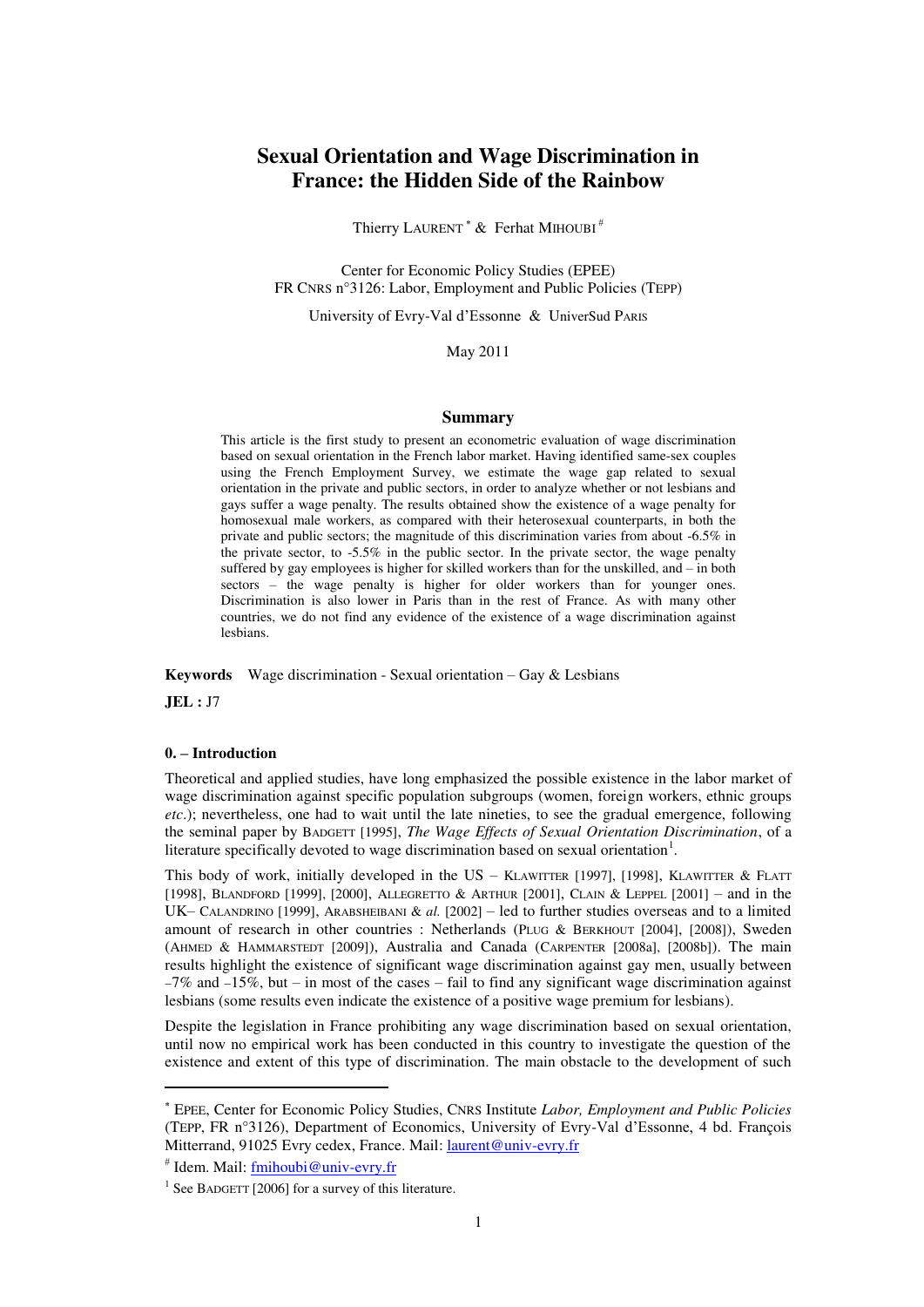research is obviously the lack of reliable statistical sources which would permit identifying precisely the homosexual populations (gay and lesbian) and their individual and economic characteristics.

The aim of this paper is to evaluate in the French labor market, for both the private sector and the public sector, the extent of wage discrimination based on sexual orientation, using data from the INSEE employment survey. The first section summarizes the theoretical and empirical literature on this subject; the second is devoted to the construction of the database and to the presentation of the main statistical characteristics of homosexual and heterosexual populations. The third section presents the main results for the private and public sectors, while the last section is devoted to measuring the impact of different variables (age, seniority, qualifications, *etc*.) on the magnitude of discrimination.

# **1. – Literature**

After presenting the main theoretical arguments to explain the existence of wage discrimination against homosexual employees, gays and lesbians, we survey the main empirical results available in the economic literature.

# 1.1. **–** Theory

One knows that the economic analysis of the division of labor within households, as originally developed by Becker [1965] [1981] and known as the *specialization theory*, can be used to explain wage differentials between heterosexual and homosexual workers (BLACK & *al.* [2003], PLUG & BERKHOUT [2004]). Lesbians who know they have a lower probability than heterosexual women of living – and thus sharing the cost of living – with a male partner, invest more in human capital, thus obtaining higher wages in the labor market. Symmetrically, gays underinvest in human capital, as compared with heterosexual men, because they know they have a lower probability of needing to compensate in the future for the low income of a female partner specialized in home production ; as a result gays receive lower wages than those of straight male workers.

While specialization theory provides some theoretical justification for incomes differences based on the sexual orientation of employees, there is however no necessary link to discrimination – but rather there are *compensatory inequalities* – since the income gap may well reflect productivity differences<sup>2</sup>. Two theoretical arguments exist, however, to explain the existence of a real wage discrimination against homosexual employees:

#### *(i)* Statistical discrimination

 $\overline{a}$ 

Originally developed by PHELPS [1972] and ARROW [1973], this theory of discrimination relies on the existence of informational imperfections preventing the employer from precisely assessing the individual productivity of workers. In such a context, the employer then uses the average productivity of the group to which a worker belongs (or is believed to belong), as an indicator of his individual skills. Therefore if some groups of workers are viewed, wrongly or rightly, as being less productive or implying extra costs for the firm, the employer can offer the workers in such groups lower wages than those offered to other groups.

In this framework, the argument often advanced to explain the existence of wage discrimination against gay men is linked to the presence of a higher prevalence of HIV infection and AIDS in this sub-population group. The employer then uses sexual orientation as the signal of a greater likelihood of HIV infection which is associated with extra costs and lower profits for the firm (higher absenteeism and/or turnover rate, lower productivity due to fatigue associated with the illness, *etc*.).

Symmetrical arguments that point out the important role played by certain kinds of stereotypes are used to explain the absence of wage discrimination against lesbians, or the existence of a lesbian wage premium, as found in some studies. Compared with heterosexual women, lesbians are often perceived as being stronger and having a more aggressive style, as being more attentive to their careers (PEPLAU & FINGERHUT [2004]), more independent, more competitive, with more assurance and confidence (KITE & DEAUX [1987]). These masculine traits are associated by employers with higher productivity. Similarly, compared to heterosexual couples, lesbian couples are characterized by a

<sup>&</sup>lt;sup>2</sup> Unlike the case of wage discrimination, it is thus sufficient to introduce the relevant control variables in the wage equation to explain these income differences.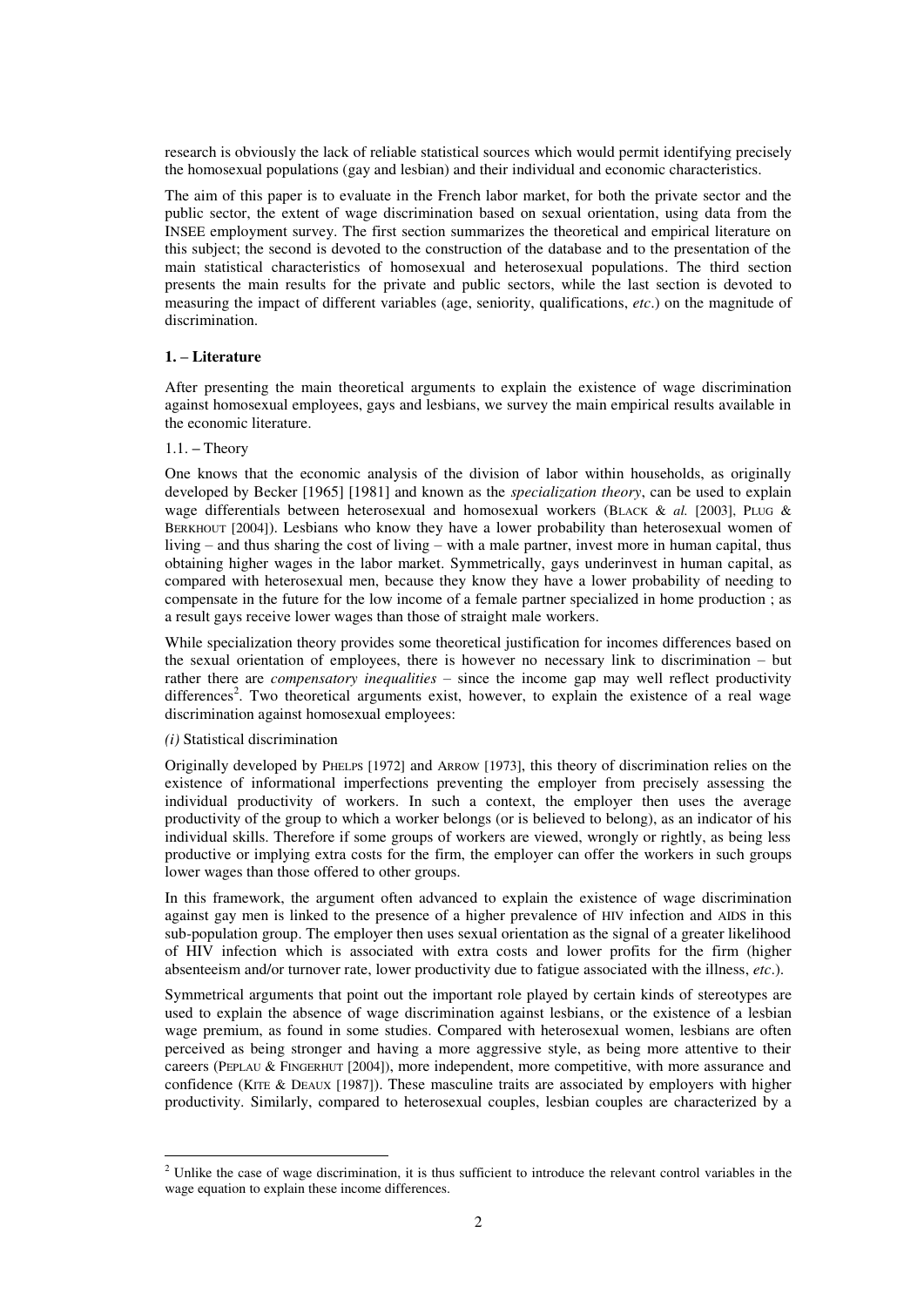more egalitarian domestic division of labor. This gives lesbians the opportunity to focus more on their professional lives and their careers than their heterosexual counterparts do.

# *(ii)* Taste for discrimination

Unlike statistical discrimination, this approach, originally developed by BECKER [1957], does not rely on the existence of differences in average productivity between groups of workers, but relies directly on the fact that employers exhibit discriminative preferences. Homophobia and/or heterosexism may indeed be the source, for some employers, of a "disaffection" with the gay identity and/or the homosexual "lifestyle", leading to a strict preference for discrimination based on sexual orientation.

In this context, if an employer is characterized by preferences such that, for every euro of salary paid to a homosexual worker, he suffers a "disutility" estimated at *d* dollars, he will agree to hire that person only if he can offer her a wage equal to *w(1-d)* dollars, even though he is ready to offer *w* dollars to a straight employee. Wage discrimination then occurs if the number of employees perceived as homosexual, exceeds the number of jobs posted by non-discriminating employers, forcing some homosexual workers to match with discriminating employers.

The taste for discrimination may be directly attributable to the employer in some cases; in others, it may be indirect and "imposed" on the employer, either by consumers or other employees. In both cases, it may be profitable for employers to discriminate. Indeed, if consumers experience a disutility from being in contact with gay employees, the employment of such employees may result in a partial loss of customers to the company. In such a case the employer, in order to maximize the profit of his firm, will express *indirectly* a preference for discrimination that merely reflects that of its customers. Similarly, the taste for discrimination expressed by an employer may be the consequence of the homophobia of some company employees<sup>3</sup>.

The wage penalty associated with the taste for discrimination is usually not identical for gays and lesbians because of the different public perceptions of male and female homosexuality; public attitudes towards gays being generally more negative and hostile than they are towards lesbians (see BERILL [1992], KITE & WHITLEY [1996]), the wage penalty induced is also higher.

Considering the different theoretical elements presented above, the wage discriminations experienced by gays and lesbians should not be of the same magnitude:

- Compared to heterosexual men, gay men suffer a double wage penalty, associated with both a strong taste for discrimination and a statistical discrimination effect;
- Compared to heterosexual women, lesbians suffer a taste for discrimination *(i)* smaller that for gays and *(ii)* probably partially balanced by a positive wage premium linked to the statistical discrimination effect.

The combination of the two effects – statistical discrimination and the taste for discrimination –, should then lead to an estimate of a higher wage penalty for gays than for lesbians (the wage penalty for lesbians could even be strictly negative corresponding, in such a case, to a lesbian wage premium).

#### 1.2. **–** Homophobia

 $\overline{a}$ 

Homophobia leads to a vulnerability of homosexuals in the workplace. Between one quarter and two thirds of gays and lesbians interviewed for various US surveys reported having lost their jobs or missing promotions because of their sexual orientation  $(BADGETT [1997])^4$ .

Negative attitudes toward homosexuality, although less prevalent in France than in the US, do remain significant: 21% of French respondents in 2002 believe that homosexuality is a lifestyle that should not be accepted by society (PRCPP [2002]). In a 2004 poll<sup>5</sup>, 20% of respondents stated "homosexuals should not have the same rights as heterosexuals"; 31% stated "homosexuals have an abnormal sexuality"; 23% said "homosexuals should be banned from certain occupations involving

 $3$  If a significant proportion of heterosexual employees is homophobic, hiring homosexual workers can lead to a decrease in individual productivity of both homosexuals (harassment, depression, lack of motivation, *etc*.) and heterosexuals (lack of concentration, lost time, *etc*.).

<sup>&</sup>lt;sup>4</sup> For a complete investigation of the various types of discrimination faced by gays and lesbians in the workplace, one can usefully refer to BADGETT & *al.* [2007] for the United States, or IRWIN [1999] for Australia.

<sup>&</sup>lt;sup>5</sup> IPSOS survey conducted in 2004 for the newspaper  $T$ êtu, on a national sample of 1002 persons, representative of the French population over 15 years of age.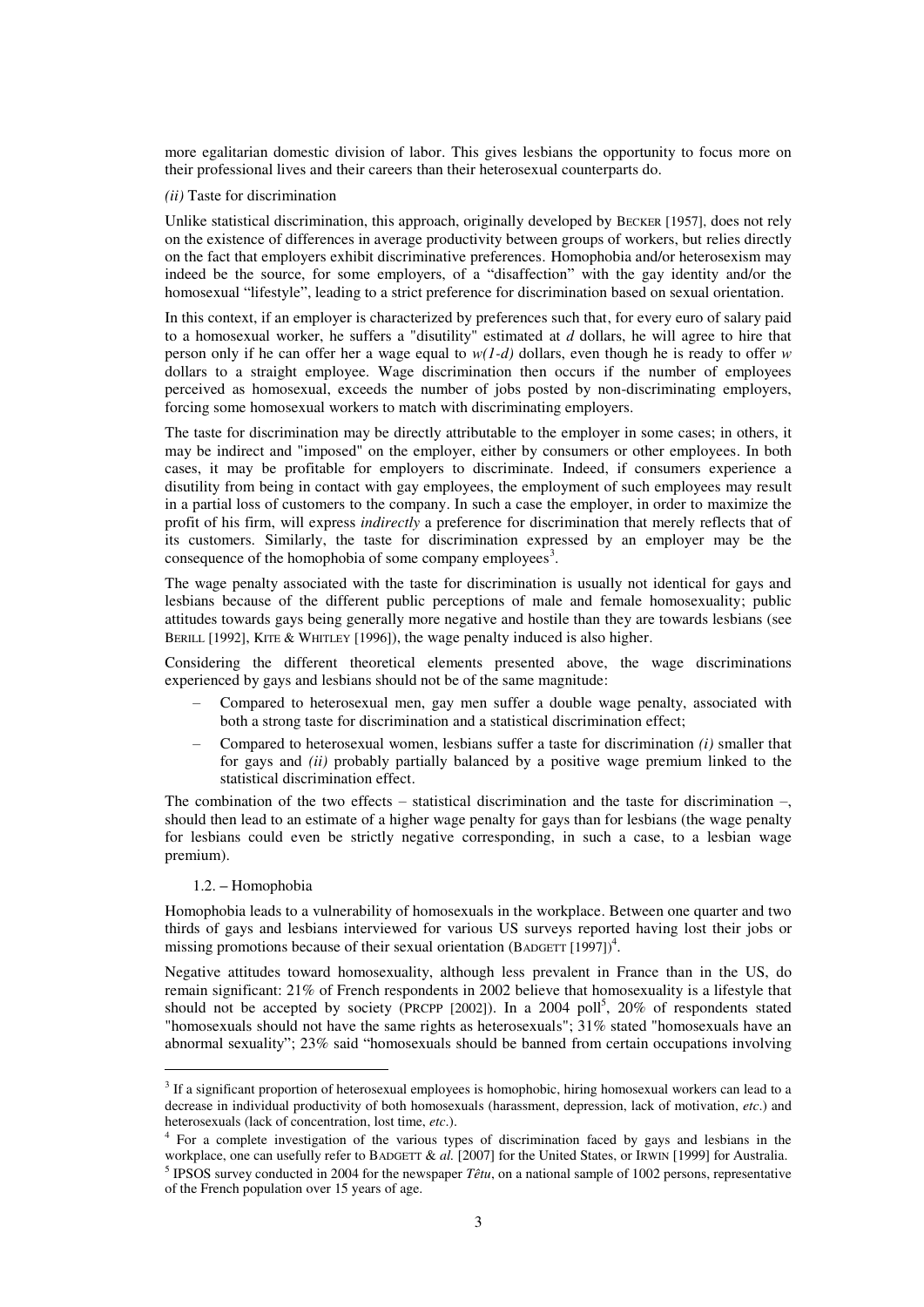constant contact with children"; 20% believed that "they are not really people like others" and finally 7% stated that "violence against homosexuals is sometimes understandable". In 2007, 23% of the French said they disagree with the idea that homosexuality is "a way like another to live sexuality".<sup>6</sup> In 2008, 16% said they were uncomfortable or not fully comfortable with "the idea of having a gay neighbor" and 27% with "the idea of a gay or a lesbian being President"<sup>7</sup>.

If one looks now at the consequences of homophobia, the 2009 *Report on Homophobia* in France<sup>8</sup> underlines that homophobia in the workplace is the main reason for calls to the association *SOS Homophobia* (16% of the calls to the association); 85% of the people reporting suffering of homophobic events in the workplace are men, a finding which is consistent with the evidence observed in the US of a more negative public attitude towards gays than towards lesbians. Similarly, physical assaults – as recorded by *SOS Homophobia* – mainly involve homosexuals (80%). Employees and workers (30% of the French population) represent 60% of the cases, while 38% of the phone calls to the association result from sanctions or discrimination in the workplace.

The extent of homophobia in the workplace is shown by the recent report of the French *Equal Opportunities and Anti-Discrimination Commission* (HALDE), which highlights that 88% of the gays and lesbians surveyed, have been, at least once throughout their careers, victims or witnesses of homophobia; 40% were victims at least once. This homophobia comes mainly from colleagues, especially if they are conservatives, religious believers and males. Concerning the types of discrimination experienced: 12% of the people involved report having been passed over for an internal promotion, 8% report discrimination during a hiring process, 4.5% claim they were fired, and 4.5% say they are underpaid compare to straight men with identical levels of skills and responsibilities. In another survey, conducted in 2009, for the French *Equal Opportunities and Anti-Discrimination Commission* and the *International Labour Organization* <sup>9</sup> , 17% of private sector employees (*vs.* 8% in the public sector) consider that being gay is an impediment to career advancement.

### 1.3. **–** Problems

 $\overline{a}$ 

The identification of wage discrimination based on sexual orientation poses specific problems, potentially leading to difficulties in the econometric estimation of the extent of discrimination and even the interpretation of results.

First, as some homosexual employees are not identified as such by their employers<sup>10</sup>, wage discrimination measured in a sample of all homosexual employees, represents an underestimate of the actual discrimination experienced by workers whose sexual orientation is known to the employer (*cf*. BLACK & *al.* [2003]).

From a methodological point of view, one of the main difficulties is that, unlike gender or ethnic origin, sexual orientation is not a characteristic perfectly and directly observable by the employer. However, as pointed out by Badgett [1995], sexual orientation must be – in one way or another – known to the employer, before one may speak of wage discrimination against homosexual workers. Several points arise from this situation.

First, even if sexual orientation is not always immediately and fully observable, the employer may progressively acquire such information through a learning process: inference from other observable variables (marital status, existence of children, neighborhood of residence, status with respect to the military and national service), rumors reported by other employees, absence of any reference by homosexual employees to their private lives, lower participation in the social life of the firm, *etc*. As

<sup>6</sup> IFOP survey conducted from December 2006 to March 2007 for the newspaper *Réforme*, "*Voting intentions of Protestants for the presidential election"*, March 2007. National sample of 15000 persons, representative of the French population.

<sup>7</sup> European Commission [2008], *Discrimination in the European Union: 2008*, Eurobarometer Special survey n°296.

<sup>8</sup> 2009 *Report on Homophobia*, Association *SOS Homophobia* ed.

<sup>9</sup> CSA Institute, poll n° 0900383: *Perception of discriminations in the workplace: viewpoints of private sector employees and of public servants*, conducted in March 2009 on national representative samples of private and public sector employees.

<sup>&</sup>lt;sup>10</sup> It is recalled here that 27% of gay and lesbian employees do not disclose their sexual orientation in the workplace, which is considered to be a place where the act of hiding sexual orientation is important (FALCOZ  $[2008]$ ).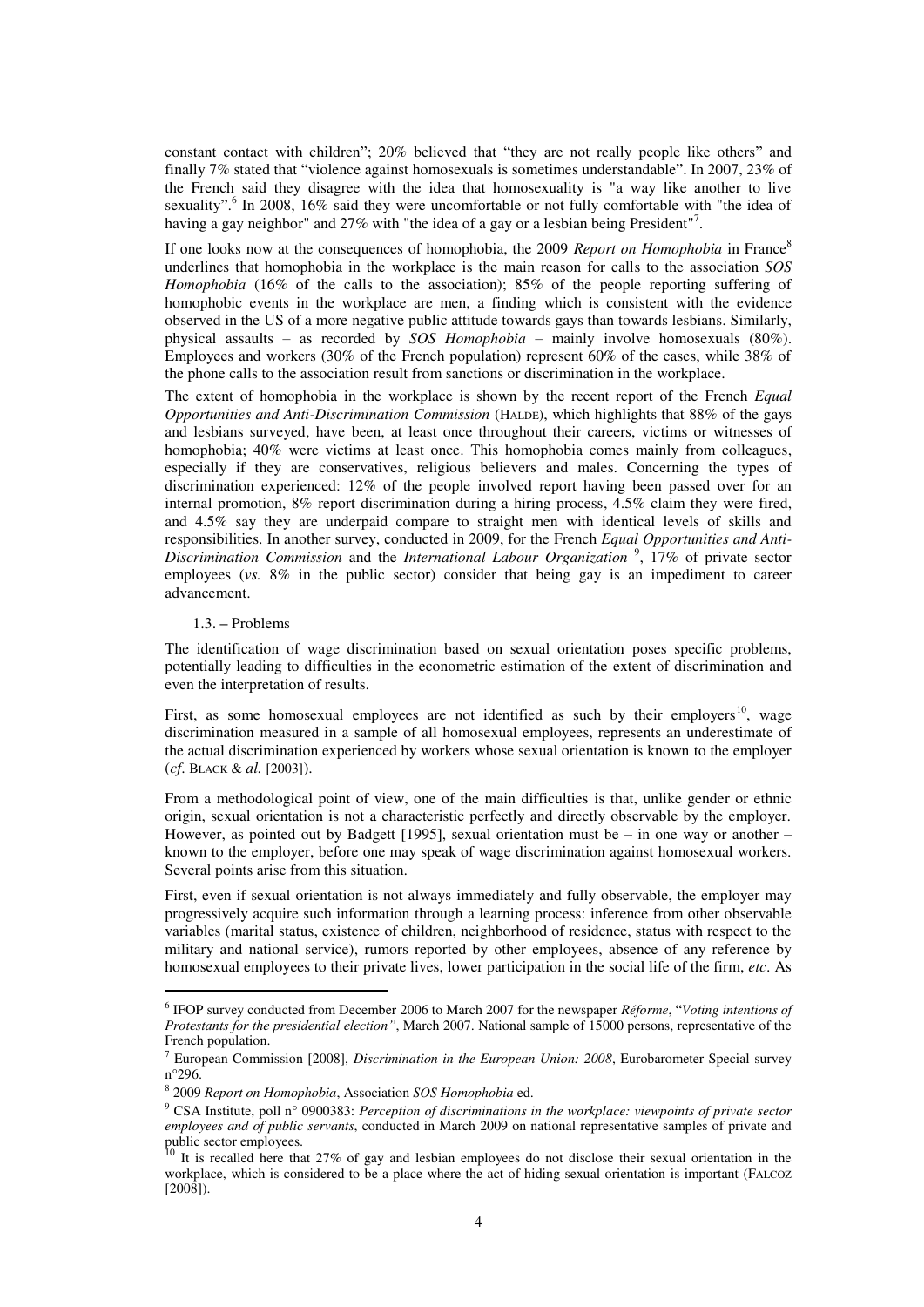the learning process takes time, observed wage discrimination should then increase with the number of years in the company. Moreover, as the observation of a specific state – such as for example "being single" or "not having children" – conveys more information about the sexual orientation of an individual employee when the employee is older than when he is younger, one can also expect an increasing level of discrimination with age. These considerations underscore the importance of including in the wage equation, as control variables, all the variables that influence the information acquisition process of the employer.

Second, if knowledge by the employer of an employee's sexual orientation is necessary to be allowed to talk of a direct discrimination, hiding one's homosexuality<sup>11</sup> to avoid such a revelation is not a strategy without costs that will fully protect the employee from any negative effect on wages. The actions used to implement such a strategy (concealment, limited social interaction, forced mobility, continuous vigilance) are costly in terms of productivity – as a consequence of stress and the energy used – and also result in a lower integration of the employee in the firm's internal networks, which has an impact on careers. These two effects combine and ultimately lead to a wage gap, characterizing an *indirect discrimination* (BADGETT [1995]): two employees, gay and straight, with identical "potential productivity", are paid differently because of a "real productivity" gap, itself linked to a negative impact of the work environment on the productivity of gay workers only. Although, in theory, direct and indirect discrimination could easily be separated by introducing individual productivity as a control variable in the wage equation, this is difficult to implement because of a lack of reliable data on such a control variable.

Sexual orientation may also influence the choice of occupation, which becomes at least partly endogenous (*cf.* BLACK & *al.* [2003]). It is probably the same for some other variables that may be partially endogenous: industry, geographic location, degrees, *etc*. One should then be cautious when interpreting the estimated coefficients of a wage equation which includes these variables as control variables.

The foregoing remarks refer to a more general and well known problem, when working on wage discrimination: the number and kind of control variables used in the wage equation. It is known from Oaxaca [1973] that a more or less wide integration of these control variables has a direct and strong impact on the measurement of wage discrimination<sup>12</sup>. One thus faces a dilemma:

- either one introduces many control variables in order to achieve a precise measurement of "pure" wage discrimination, *i.e.* with all things being equal, but at the risk of underestimating the actual discrimination if some of these control variables are themselves the result of discriminatory practices; or
- one excludes *a priori* any control variable that can itself, at least partially, results from of discriminatory practices, but at the risk of excluding many important controls and thus overestimating wage discrimination.

This point is of particular importance here, since part of the discrimination against gays and lesbians finds its origin in the process of internal promotion which works differently – *i.e.* with heterogeneous probabilities of success – for heterosexual and homosexual employees (see FRANK [2006]). Controlling too precisely for the "type" of position can thus lead to an underestimation of wage discrimination based on sexual orientation<sup>13</sup>.

Another question is whether to include marital status (married *vs.* not married) as a control variable in the wage equation. Indeed, numerous articles point out the existence of a marriage premium that positively affects the income of married workers only. All these studies emphasize the central role played by such a premium when estimating wage discrimination against homosexual employees. ELMSLIE & TEBALDI [2007] show that the marriage premium explains more than half of the wage gap

<sup>&</sup>lt;sup>11</sup> According to FALCOZ [2008], more than 30% of gays and lesbians surveyed said they had intentionally hidden their sexual orientation in their workplace.

<sup>&</sup>lt;sup>12</sup> OAXACA [1973], in his seminal study on gender wage discrimination, shows that the share of the gender wage gap due to discrimination, decreases from 77% to 58% when controlling for industry and occupation.

<sup>&</sup>lt;sup>13</sup> If the probability of accessing executive positions is lower for homosexuals than for heterosexuals with identical characteristics, but once gays and lesbians become executives they are paid the same, *(i)* the proportion of gay or lesbian employees among executives will be low (*gay glass ceiling*) and thus the average wage will be lower for homosexual employees than for heterosexual ones, but *(ii)* a wage discrimination based on sexual orientation will appear, only if the variable "Executive position *vs.* non-executive position" is not used as a control variable in the wage equation.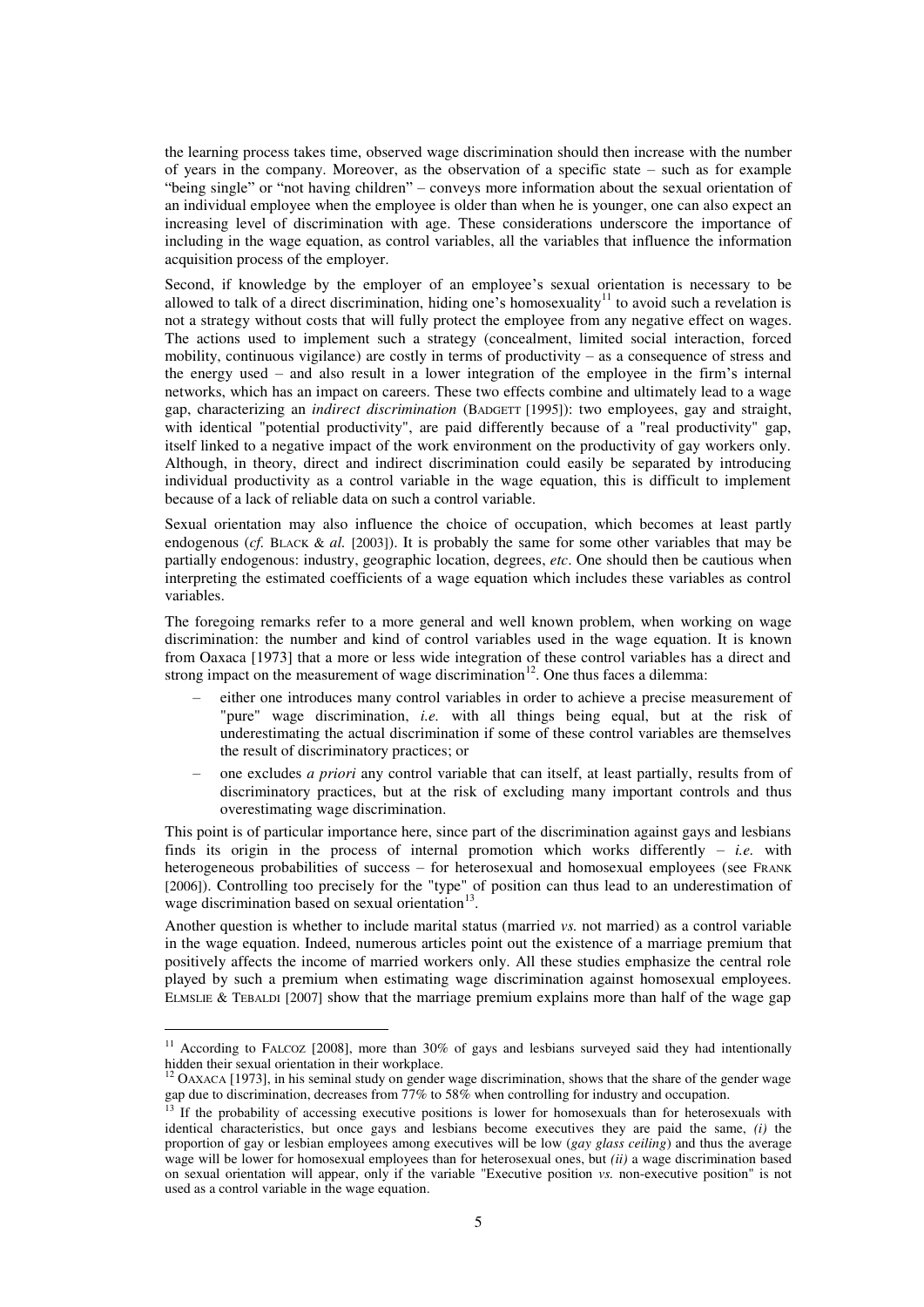between gays and married heterosexual employees<sup>14</sup>. The question is thus to know if one must compare the earnings of gay employees to those of all heterosexuals or only to those of unmarried heterosexuals. As noted by FRANK [2007], the main difficulty arises from the fact that the marriage premium has a double meaning: *(i)* on one hand it can be explained by the intrinsic properties of marriage (long term commitment valued by employers) or those of married individuals (positive valuation of specific personal characteristics on the "marriage market", that are also valued in the workplace), or *(ii)* on the other hand, in an homophobic environment, it can simply be a premium to heterosexuality, with marriage taken as the signal of the latter<sup>15</sup>. In such a situation, not introducing the marriage premium as a control variable leads to overestimating wage discrimination based on sexual orientation (by considering as a result of discriminatory practices against gays and lesbians wage differentials which, at least partly, also penalize unmarried heterosexual employees), while introducing it leads to underestimating the level of discrimination (since part of the marriage premium is the result of discrimination against gays and lesbians, rather than discrimination in favor of marriage as such).

Regarding this set of issues concerning which control variables to take into account, a solution increasingly adopted in the literature consists of being rather "generous" with the number of control variables – to avoid artificially increasing the observed magnitude of discrimination – although knowing that one then estimates a lower bound of the actual discrimination. This is the choice made in this paper.

# 1.4. **–** Statistical sources and results

The identification of homosexual and heterosexual employees, and the availability of reliable economic data on these two populations, constitute the two main challenges involved in building a database that will permit the measurement of discrimination against gays and lesbians (which probably explains the low number of empirical studies on this issue). Two different methods are used in the literature to build such a database.

#### *(i)* Indirect identification of homosexual employees through same-sex cohabitation

This method consists of identifying the same-sex couples in available public surveys (national censuses, population surveys, data from the Centers for Disease Control, *etc*.). All members of same-sex female pairs are considered as a population sample of lesbians and all members of samesex male pairs are considered as a population sample of gay men. Of course, the identification of the homosexual populations through same-sex cohabitation, is characterized by certain limits inherent in the method: *(i)* it leads to measurement error, by identifying wrongly as homosexuals some individuals who are in fact heterosexuals<sup>16</sup>, *(ii)* it does not allow identify homosexuals who do not live with partners *i.e.* a significant proportion of the populations concerned, and *(iii)* it does not indicate whether the individuals identified as homosexuals are identified as such by their employers.

# *(ii)* Direct identification of homosexual employees

Direct identification of homosexual populations is possible only if specific surveys asking respondents about their sexual behavior or their sexual orientation, are available : US *General Social Survey* or US *National Health and Social Life Survey* (BADGETT [1995], [2001], BERG & LIEN [2002], BLACK & *al.* [2003], BLANDFORD [2003]), *National Health and Nutrition Examination Surveys*  (CARPENTER [2007a]), *International Social Survey Programme* (HEINECK [2009]), *Survey on recent graduates in Netherlands* (PLUG & BERKHOUT [2004], [2008]), *California Health Interview Survey* (CARPENTER [2005a]), *Canadian Community Health Surveys* (CARPENTER [2008b]).

Direct identification of homosexual populations has a double interest. First, compared to the indirect identification method, this approach allows a more precise measure of homosexual populations, by integrating homosexual people not living with partners and avoiding measurement errors attributable

<sup>&</sup>lt;sup>14</sup> This point is also emphasized by CARPENTER [2004]

<sup>&</sup>lt;sup>15</sup> In a discrimination and signaling framework, it can be profitable for heterosexual workers, in order to obtain higher wages, to use marriage as a signal of heterosexuality (CARPENTER [2005b], [2007b], FRANK [2006]).

<sup>&</sup>lt;sup>16</sup> This measurement error can however be reduced by filtering populations of cohabitants on the basis of various criteria: age (to eliminate juvenile cohabitation), family links, income (economic cohabitation), nationality (to exclude migrant workers), *etc*. Several articles show, that identifying homosexual populations via a cohabitation criterion is precise and efficient (see BLACK & *al.* [2000], CARPENTER [2004]) and that the bias associated with this method is less than 0.4%.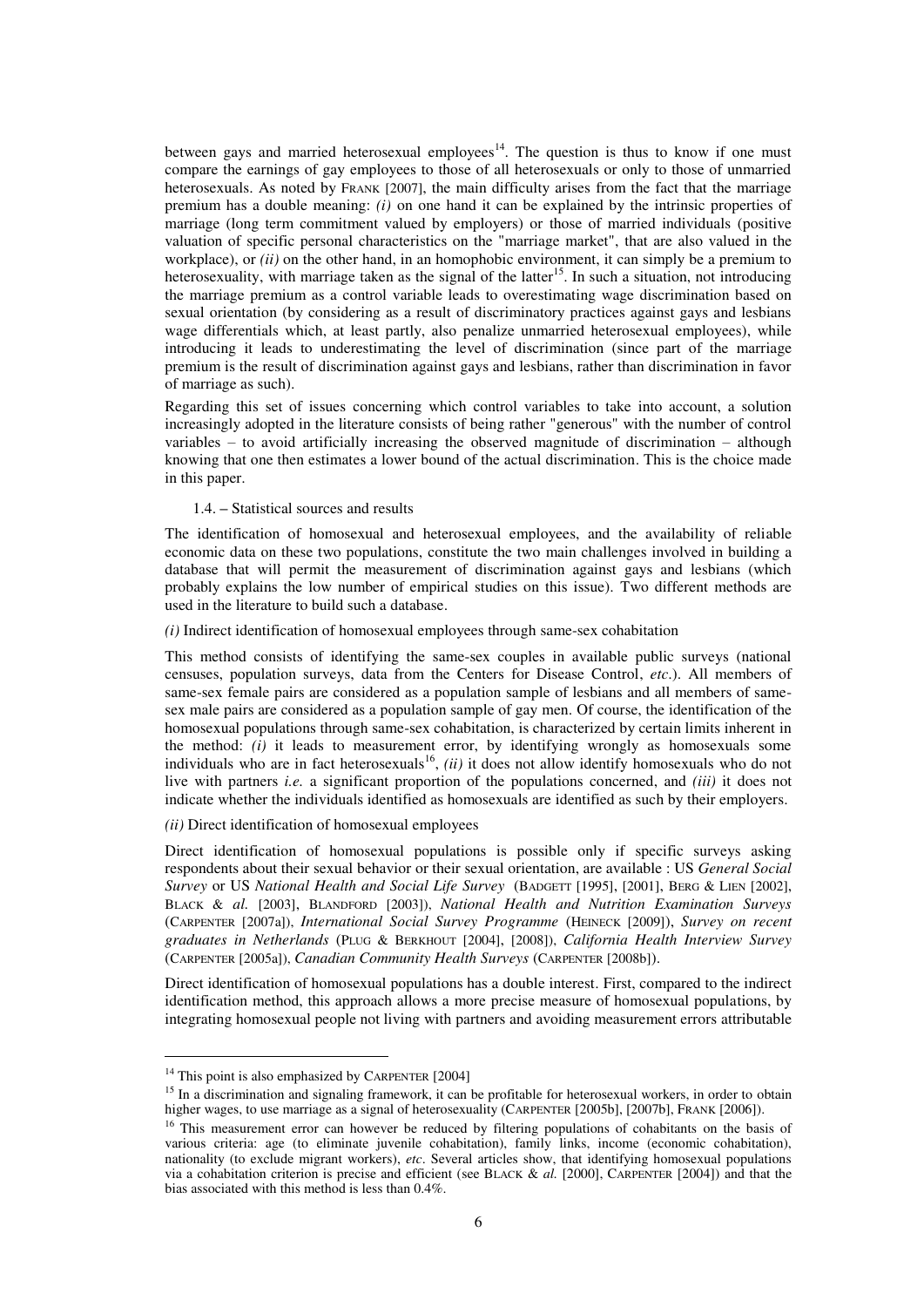to the presence of heterosexual individuals among same-sex cohabitants. Furthermore, most of the surveys used collect information on specific variables relevant for the discrimination analysis: type of sexual behaviors, knowledge or not of the sexual orientation of respondents by their employers, *etc.* 

This method is, however, characterized by specific problems that contribute to weakening the results obtained. For example, the identification of homosexual populations on the basis of their selfreported sexual orientation (or sexual behavior) must face *(i)* the imperfect nature of the link between "homosexuality" and "sexual behavior" and *(ii)* the well known and inherent limits of selfidentification. Several studies point out that the estimate of wage discrimination varies greatly, depending on the chosen definition of homosexuality: from  $-13\%$  to  $-18\%$  for men according to BLACK & al. [2003], and from  $-20\%$  to  $-30\%$  according to CARPENTER [2007a].

Whatever the method used, the main characteristics of the homosexual populations that are identified are relatively similar. Gays and lesbians are much more highly educated than their heterosexual counterparts<sup>17</sup>; they are significantly younger and more urban<sup>18</sup> and they are fewer to have children<sup>19</sup>. In the same studies, the proportion of women working part time is two to four times higher among heterosexual women (between 40% and 50% depending on the studies) than among lesbians (10% to 25%). In contrast one generally observes the opposite, although with a much smaller difference, when comparing gays and heterosexual men. Finally, compared to their heterosexual counterparts, gays have lower wages (about -5%), while lesbians have a wage premium  $(+5\%)$ .

The different results obtained concerning the nature of wage discrimination are *homogeneous*. Among the twenty empirical studies surveyed by AHMED & HAMMARSTEDT [2009], only two conclude to an absence of negative discrimination against gays. Symmetrically, almost all available studies point to the absence of negative discrimination against lesbians (two-thirds of these studies even concluding that there is a positive wage premium).

Despite this "agreement" on the nature of wage discrimination, quantitative results on the extent of the discrimination are quite *heterogeneous*. For gays, observed wage discrimination varies from a limited level of about 5% (ARABSHEIBANI & *al.* [2002], PLUG & BERKHOUT [2004], [2008]), to higher levels of 10% (ELMSLIE & TEBALDI [2007], AHMED & HAMMARSTEDT [2009], ARABSHEIBANI & *al.* [2007], CARPENTER [2008], HEINECK [2009]), 20% and more (BERG & LIEN [2002], BLACK & *al.* [2003], CARPENTER [2007a]) and even  $-30\%$  (BADGETT [1995], BLANDFORD [2003]); for lesbians, the discrimination varies from +4% (PLUG & BERKHOUT [2004]), to +10% (ARABSHEIBANI & *al.* [2004], [2007]), about +15% (BLANDFORD [2003], CARPENTER [2008]) and +20% (ARABSHEIBANI & *al.* [2002], BLACK & *al.* [2003]).

These large differences are mainly due to differences in *(i)* the method adopted for the identification of homosexual populations, *(ii)* the definition used for homosexuality (in the case of direct identification), *(iii)* the filters used to identify homosexuals couples among same-sex cohabitants (in the case of indirect identification), *(iv)* the control variables used in the wage equation (and especially the use or not of marital status) and finally *(v)* the econometric method used to estimate the wage equation<sup>20</sup>. If a careful analysis of the different results does not allow detecting a systematic bias associated with one of the two available methods for identifying homosexual populations, it is clear that the estimated extent of wage discrimination decreases when one increases the number of, wisely chosen, control variables.

<sup>17</sup> see ARABSHEIBANI & *al.* [2004], [2005], [2007], BLACK & *al.* [2003], ELMSLIE & TEBALDI [2007], AHMED & HAMMARSTEDT [2008], CARPENTER [2004], [2007a], [2008b] and, for France, DIGOIX & *al.* [2004], TOULEMON & *al.* [2005]. On average, in these various studies, about 27% of heterosexual men and women have college education, as compared with 43% of gays and over 48% of lesbians

<sup>&</sup>lt;sup>18</sup> Same references as the previous footnote

<sup>&</sup>lt;sup>19</sup> On average, in the various studies, about 40% of heterosexual men and women have children as compared with 4.5% of gays and 18% of lesbians (same references that *supra*; see also FRANK [2006])

<sup>&</sup>lt;sup>20</sup> Especially the correction, or not, of the selection bias by estimating first a probit model of participation (Heckman two-step estimation).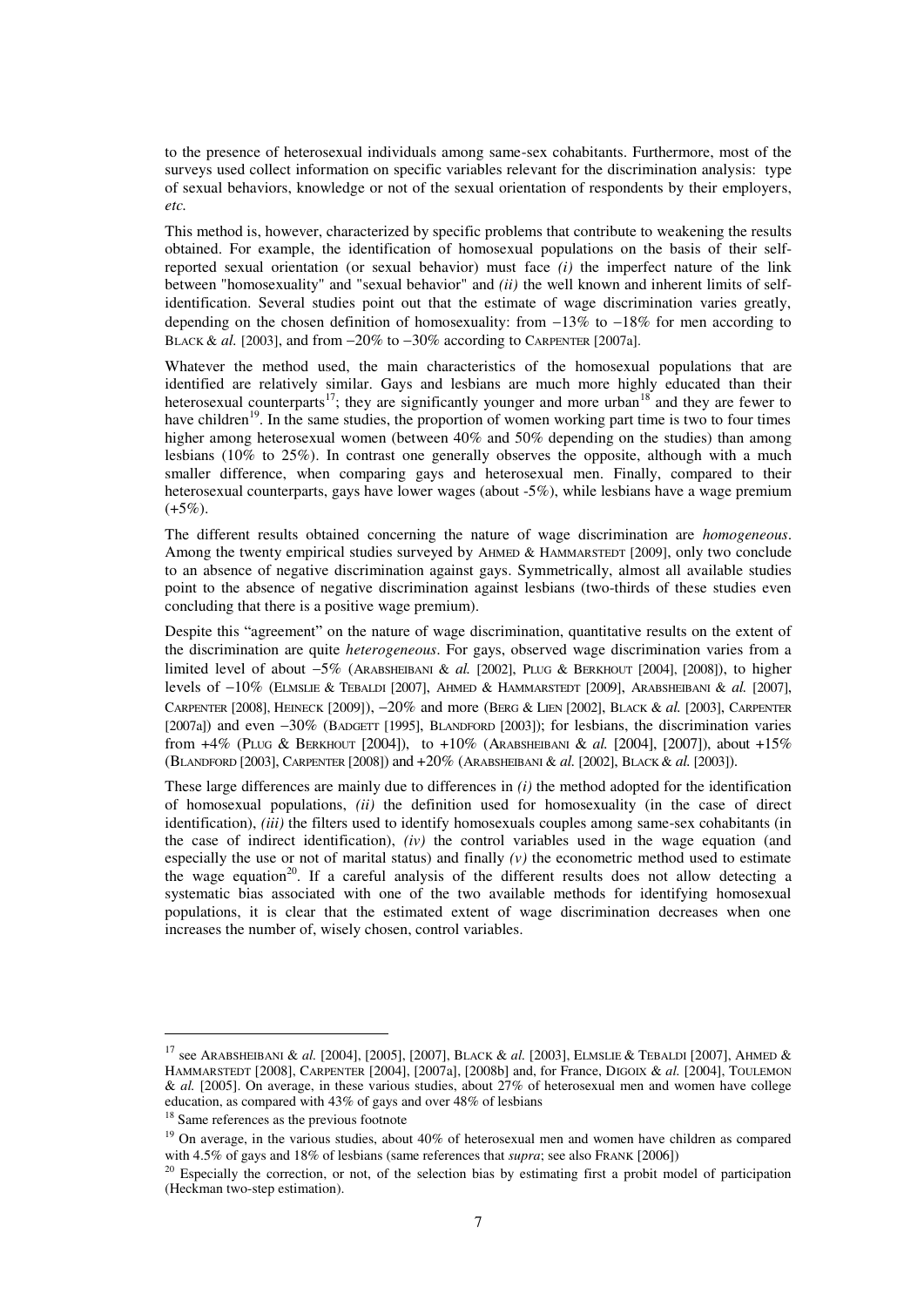## **2. – Data**

#### 2.1. **–** Database

Measuring wage discrimination based on sexual orientation from French data is a difficult exercise, since there are no surveys identifying the sexual orientation of employees and providing sufficient economic and individual information on the employees. In particular, sexual orientation is not an observable variable in the *Employment Survey* conducted by the French National Institute of Statistics and Economic Studies (INSEE) or the *Annual Declaration of Social Data* (DADS) completed by the employers. As we saw in the preceding section, an indirect identification of sexual orientation may, however, be achieved by considering same-sex couples (see, for example TOULEMON & *al.* [2005]). This is the method used in this paper: we define as homosexual couples all households of two same-sex adults reporting a friend relationship. Among these same-sex households only 3% of men and 10% of women have children. This finding is consistent with the available French statistics on homosexual parenting.

The identification of homosexuals based on same-sex cohabitation may of course lead to wrongly considering some individuals sharing the same dwelling as gays or lesbians when in fact they are not. The most frequent case is that of cohabitation for economic reasons or linked to some characteristics of their occupations: students, migrant workers, seniors, farmers, *etc*. To minimize the probability of wrongly classifying some heterosexual employees as gays or lesbians, we first identified all households constituted only of two adults of the same gender (with or without children) who report sharing a friendship, and we then imposed the following filters:

- Exclude couples where one member is a student, apprentice, farmer or retired person;
- Require that the younger member of the couple be over 27 years of age and that the older be over 30 years of age;
- Require that neither member of the couple be over sixty years of age;
- Require that both members of the couple be French; and
- Select only households with an income higher than  $1000 \text{ } \in / \text{month}^{21}$

Even if these filters eliminate the greater part of heterosexual same-sex cohabitation, the resulting database can, however, still contain outliers in wages due to completion mistakes of the interviewer or a misunderstanding of some questions in the survey (for example confusion between *euros* and *French francs*); we therefore excluded all individuals whose monthly wage, in real terms, is below 50€ or above 20000 €.

After applying these filters, and given the restrictive measure of the number of homosexual couples we adopted, the resulting database contains only a small number of gay and lesbian couples for each year. We then built an aggregated database covering the period 1996-2007 by stacking the data. The final database that we used in our econometric analysis includes 904 individuals belonging to samesex couples, whom 788 are salaried employees.

## 2.2. **–** Descriptive statistics

 $\overline{a}$ 

The sample of heterosexual was subjected to exactly the same selection constraints as those described above for same-sex couples. The main characteristics of the four populations ("men" *vs*. "women" x "heterosexuals" *vs.* "homosexuals") constituting our samples are presented in table 1. These statistics are expressed as a % of the total of all employees (*i.e.* private sector employees + civil servants) except for *(i)* characteristics denoted by \* which are expressed as values and *(ii)* characteristics indicated by # which are expressed as a % of all individuals constituting the relevant population. The standard deviations appear in parentheses in each table cell. For example, 28.5% of heterosexual male employees did complete high school, while this is true for only 22.2% of the lesbians<sup>22</sup>; 11.6% of all gays are unemployed or inactive, *etc*.

<sup>&</sup>lt;sup>21</sup> The threshold value of 1000 $\epsilon$  has been indexed in accordance with the evolution of the average wage. A lump-sum income of 300 €/month, corresponding to a reservation income, has been attributed to inactive members of the couples. Similarly, a lump-sum income of 1000€/month has been attributed to independent workers.

<sup>&</sup>lt;sup>22</sup> Throughout this article, we use the terms "male homosexuals" or gays – and "female homosexuals" or lesbians – to denote the members of our samples of same-sex couples.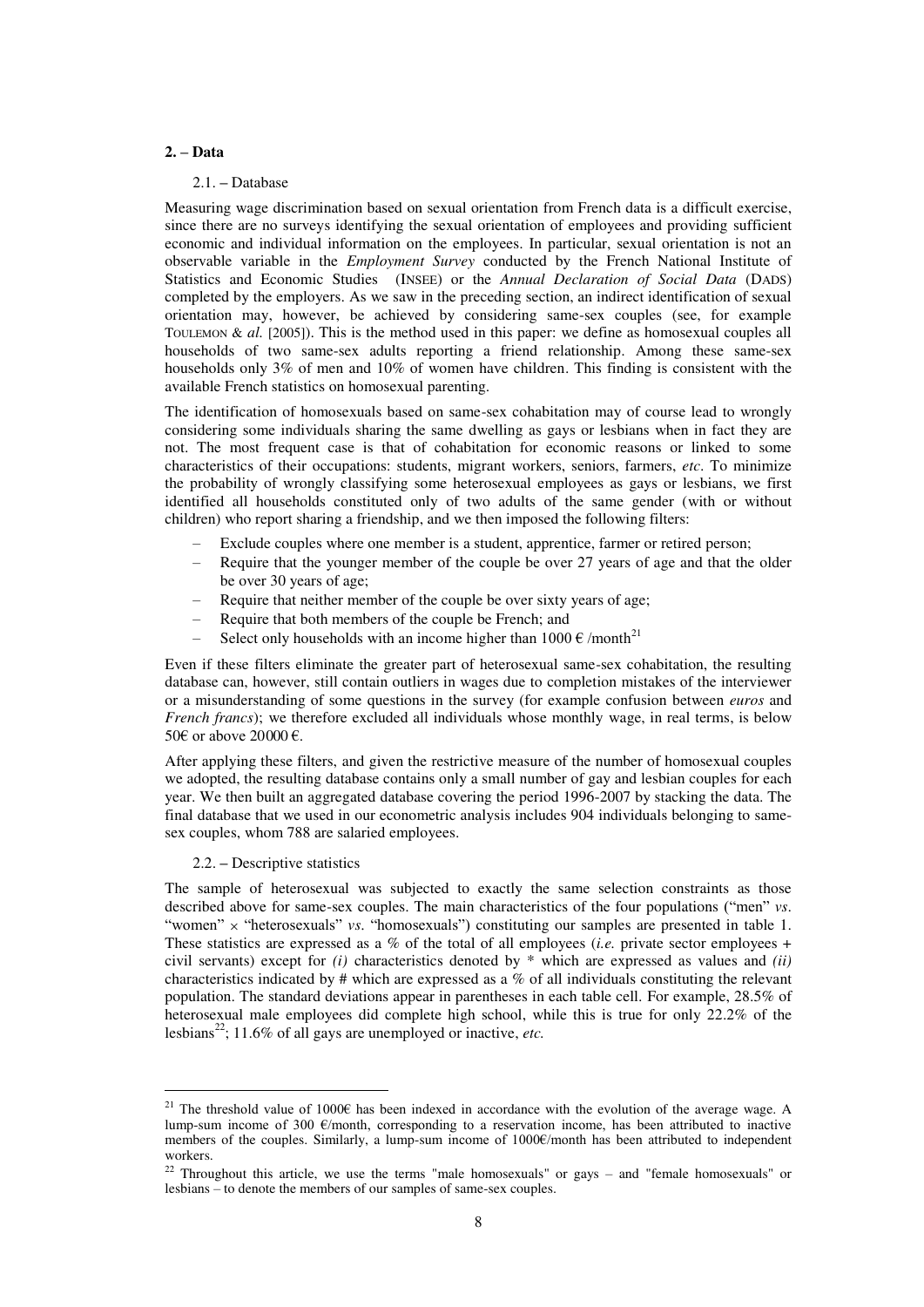|                             |                          |                                    | <b>MALE</b>   |         |       | <b>FEMALE</b> |       |                    |       |            |
|-----------------------------|--------------------------|------------------------------------|---------------|---------|-------|---------------|-------|--------------------|-------|------------|
|                             |                          |                                    | Heterosexual  |         |       | Homosexual    |       | <b>Heterosexal</b> |       | Homosexual |
|                             | <b>Sample</b>            | Population size / Ratio $(\%)$     | 119645 99.62% |         | 461   | 0.38%         |       | 115875 99.72%      | 327   | 0.28%      |
|                             |                          | $<$ 35                             | 18.37         | (0.11)  | 41.20 | (2.30)        | 25.90 | (0.13)             | 34.12 | (2.63)     |
|                             | Age                      | $35 - 45$                          | 36.93         | (0.14)  | 38.38 | (2.27)        | 37.34 | (0.14)             | 37.87 | (2.69)     |
|                             |                          | > 45                               | 44.89         | (0.14)  | 20.42 | (1.88)        | 36.76 | (0.14)             | 28.02 | (2.49)     |
|                             |                          | Average age* (years)               | 43.42         | (0.02)  | 38.04 | (0.37)        | 41.39 | (0.02)             | 39.87 | (0.44)     |
|                             |                          | No degree                          | 28.54         | (0.13)  | 18.14 | (1.80)        | 32.55 | (0.14)             | 22.23 | (2.30)     |
|                             | <b>Degrees</b>           | High School                        | 47.67         | (0.14)  | 42.71 | (2.31)        | 42.03 | (0.15)             | 35.54 | (2.65)     |
|                             |                          | College                            | 10.28         | (0.09)  | 16.12 | (1.72)        | 14.53 | (0.10)             | 21.31 | (2.27)     |
| INDIVIDUAL CHARACTERISTICS  |                          | Master's, PhD                      | 13.51         | (0.10)  | 23.03 | (1.97)        | 10.88 | (0.09)             | 20.88 | (2.25)     |
|                             | Family<br>situation      | One child or more (vs. No child)   | 76.21         | (0.12)  | 2.86  | (0.78)        | 76.29 | (0.13)             | 10.31 | (1.68)     |
|                             |                          | Average number of children *       | 1.46          | (0.003) | 0.06  | (0.015)       | 1.46  | (0.003)            | 0.180 | (0.03)     |
|                             |                          | Married (vs. Unmarried)            | 80.84         | (0.11)  | 1.59  | (0.58)        | 80.68 | (0.12)             | 1.80  | (0.74)     |
|                             |                          | Town $< 200 000$ pop.              | 63.02         | (0.14)  | 31.60 | (2.17)        | 62.94 | (0.14)             | 43.97 | (2.75)     |
|                             | Location                 | Town $\geq 200 000$ pop.           | 20.86         | (0.12)  | 24.18 | (2.00)        | 20.91 | (0.12)             | 20.00 | (2.21)     |
|                             |                          | Paris metropolitan area            | 16.12         | (0.11)  | 44.22 | (2.32)        | 16.15 | (0.11)             | 36.07 | (2.66)     |
|                             |                          | Industry (vs. Services)            | 41.81         | (0.15)  | 15.74 | (1.92)        | 17.49 | (0.14)             | 13.08 | (2.06)     |
|                             |                          | Employees private sector #         | 61.74         | (0.14)  | 56.53 | (2.31)        | 41.43 | (0.14)             | 47.68 | (2.77)     |
|                             | Sector of<br>activity    | Employees public sector #          | 21.74         | (0.12)  | 23.61 | (1.98)        | 29.02 | (0.13)             | 37.47 | (2.68)     |
|                             |                          | Non employees private sector #     | 12.23         | (0.10)  | 8.28  | (1.29)        | 5.32  | (0.07)             | 6.59  | (1.37)     |
|                             |                          | Inactive, unemployed #             | 4.30          | (0.06)  | 11.58 | (1.49)        | 24.23 | (0.13)             | 8.27  | (1.53)     |
|                             |                          | $< 50$ employees                   | 40.29         | (0.14)  | 39.12 | (2.28)        | 33.29 | (0.14)             | 37.34 | (2.68)     |
|                             |                          | $50 - 500$                         | 20.45         | (0.12)  | 14.49 | (1.64)        | 15.53 | (0.11)             | 14.26 | (1.94)     |
|                             | <b>Firm size</b>         | > 500                              | 22.05         | (0.12)  | 17.57 | (1.78)        | 16.26 | (0.11)             | 18.72 | (2.16)     |
|                             |                          | na                                 | 17.21         | (0.11)  | 28.82 | (2.11)        | 34.92 | (0.14)             | 26.68 | (2.53)     |
|                             |                          | Full time, $>$ 30 h /week          | 96.44         | (0.11)  | 92,86 | (2.12)        | 76.47 | (0.15)             | 85.33 | (2.47)     |
|                             |                          | Part-time, 15-30 h /week           | 3.32          | (0.04)  | 7.13  | (1.06)        | 20.04 | (0.10)             | 13.23 | (1.75)     |
|                             | <b>Working hours</b>     | Part-time, <15 h /week             | 0.24          | (0.01)  | 0.00  | (0.00)        | 3.50  | (0.04)             | 1.430 | (0.60)     |
| <b>CHARACTERISTICS</b>      |                          | Special work schedule (vs. Normal) | 15.00         | (0.10)  | 19.49 | (1.85)        | 9.68  | (0.09)             | 12.93 | (1.86)     |
|                             |                          | Highly skilled                     | 41.45         | (0.14)  | 45.42 | (2.32)        | 27.02 | (0.13)             | 48.15 | (2.77)     |
|                             |                          | Skilled                            | 36.41         | (0.14)  | 34.43 | (2.22)        | 30.45 | (0.14)             | 35.60 | (2.65)     |
|                             | <b>Qualifications</b>    | Unskilled                          | 7.98          | (0.08)  | 6.63  | (1.16)        | 19.19 | (0.12)             | 4.76  | (1.18)     |
| $_{\rm \bf \overline{J}OB}$ |                          | Other                              | 14.17         | (0.10)  | 13.53 | (1.60)        | 23.33 | (0.12)             | 11.50 | (1.77)     |
|                             |                          | Blue collar (vs. White collar)     | 38.82         | (0.14)  | 21.94 | (1.93)        | 13.55 | (0.10)             | 11.25 | (1.75)     |
|                             | Type of job              | Short term labor contract          | 1.24          |         | 1.82  |               | 0.71  |                    | 0.190 |            |
|                             |                          | (vs. Fixed-term, Long term)        |               | (0.03)  |       | (0.62)        |       | (0.02)             |       | (0.24)     |
|                             |                          | $<$ 1 year                         | 12.18         | (0.09)  | 27.47 | (2.08)        | 31.81 | (0.14)             | 21.08 | (2.26)     |
|                             | Time with                | 1 to 5 years                       | 18.80         | (0.11)  | 31.42 | (2.17)        | 16.95 | (0.11)             | 22.66 | (2.32)     |
|                             | the firm                 | $> 5$ years                        | 69.02         | (0.13)  | 41.12 | (2.30)        | 51.25 | (0.15)             | 56.25 | (2.75)     |
|                             |                          | Average time* (months)             | 159           | (0.36)  | 82.51 | (4.36)        | 139   | (0.39)             | 121   | (6.65)     |
|                             |                          | < 1250                             | 30.71         | (0.13)  | 40.00 | (2.29)        | 62.04 | (0.14)             | 35.54 | (2.65)     |
|                             | Wage $(\epsilon_{2008})$ | $1250 - 2500$                      | 51.35         | (0.14)  | 43.59 | (2.31)        | 33.09 | (0.13)             | 55.06 | (2.76)     |
|                             |                          | > 2500                             | 17.93         | (0.11)  | 16.41 | (1.73)        | 4.87  | (0.06)             | 9.40  | (1.62)     |
|                             |                          | Average wage* $(\epsilon)$         | 2029          | (3.66)  | 1874  | (71.09)       | 1405  | (2.84)             | 1708  | (66.81)    |

**Table 1. – Descriptive statistics**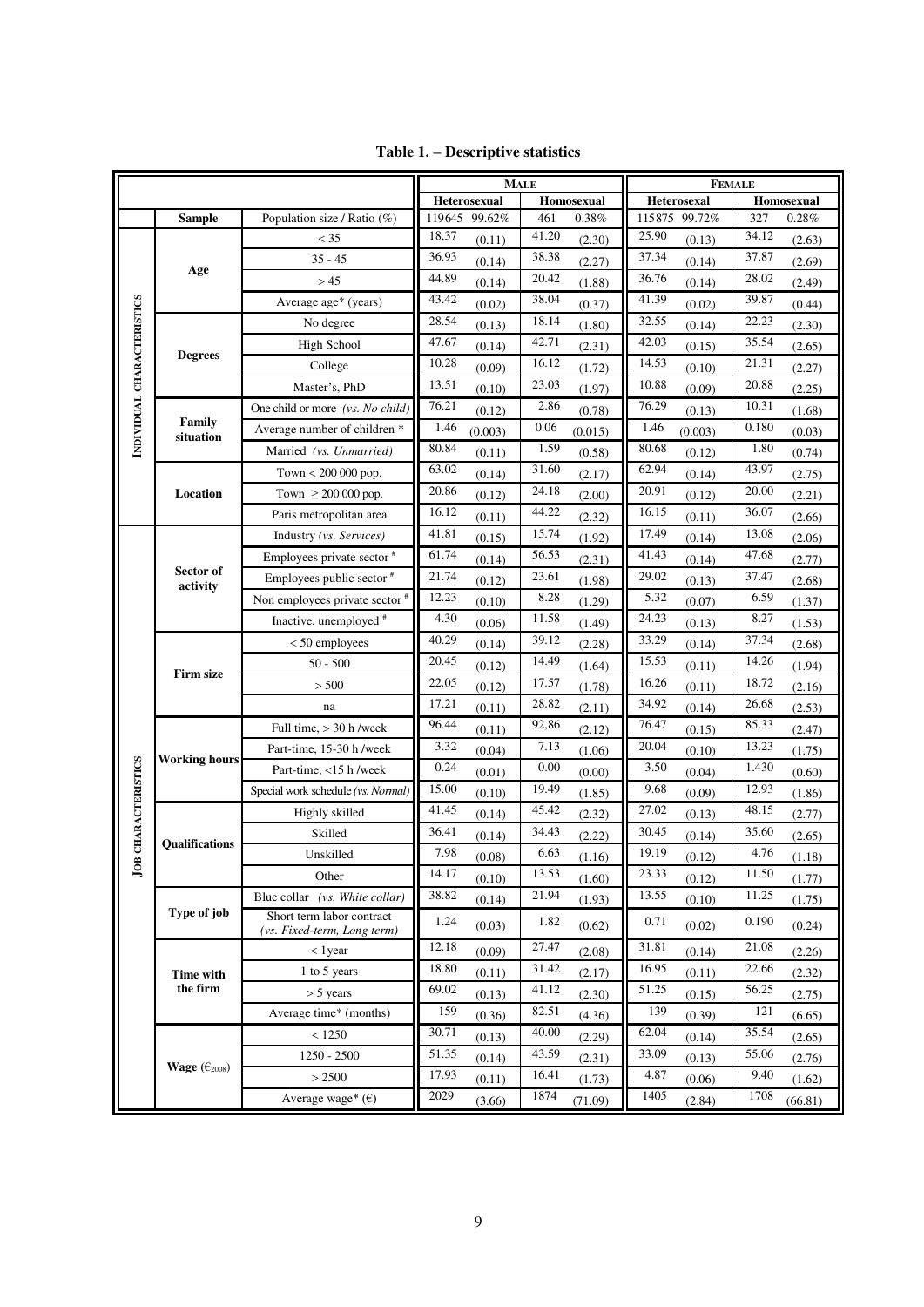Same-sex couples represent 0.33% of all the couples of our sample, *i.e.*, more or less the middle of the range corresponding to the studies of DIGOIX &  $al.$  [2004] – who estimate at 0.56% the ratio of same-sex couples in France – and TOULEMON & *al.* [2005] who evaluates this ratio at about 0.08%. Among all identified same-sex couples, one finds that 58.5% are male couples and 41.5% are female couples, which corresponds to the distribution found in the two studies cited above. Given the weights applied, we finally obtained an estimate of about 45 000 gay couples in France (including 26 000 gay couples and 19 000 lesbian couples) – to be compared to 10 500 in TOULEMON &  $al.$  [2005] and 76000 in DIGOIX & al. [2004]; our estimate is very similar to what we find in the ACSF<sup>23</sup> survey, where 0.3% of men surveyed reported they "*live in a couple with a same-sex partner*", leading to an estimate of about 30000 gay couples in France.

With an average age of 38.8 years, the members of homosexual couples are younger than those of heterosexual couples, whose average age is 42.4 years. They are also better educated (40% have college degrees, against only 25% of heterosexuals) and more urban (40% live in the Paris metropolitan area, compared with 16% for straight men and women). One recognizes here the main "features" of homosexual populations, observed not only in most foreign studies (see above) but also in France (see DIGOIX & *al.* [2004] and TOULEMON & *al.* [2005]).

Although only few homosexuals have children, the percentages are not negligible: 3% of gays and over 10% of lesbians are parents, which shows the importance of same-sex parenting. We find here, again, a typical characteristic of homosexual populations: parenthood is more prevalent among women than men: 18% *vs.* 4% (ELMSLIE & TEBALDI [2007]), 23% *vs.* 0.5% (AHMED & HAMMARSTEDT [2009]), 28% *vs.* 8% (CARPENTER [2004]) ; measured by "*presence of children in the household*", TOULEMON & *al.* [2005] also note that this fact characterizes about 6% of lesbians but nearly 0% of gays.

If we focus on job characteristics rather than individual characteristics, 84% of gays have a job in the service sector, while only 58% of male heterosexual workers have jobs of this type. Gays are also more likely to work part time or to be "inactive or unemployed", but less likely to be blue collar workers or to work in the private sector. Concerning the earnings, the average wage of gay employees is  $-8\%$  lower than that of male heterosexuals. It is interesting to note that we find here, although attenuated, some features commonly attributed to females in the labor market, and often explained by the role played by women in the domestic sphere (see the so-called specialization theory : BECKER [1965], [1981]). Finally, the average job stability within the firm is twice as low among gay employees as among heterosexuals: only 41% of the former have had the same employer for more than five years, against nearly 70% of the latter<sup>24</sup>.

Lesbians are more qualified than other women: nearly 84% of them are "highly skilled" or "skilled", against less than 58% of heterosexual women. Of course different levels of investment in human capital and/or in the workplace may explain this significant difference. Unlike what has been found for gays, lesbians are less likely than other women to be "inactive or unemployed" (about 8% against more than 24%), to work part time (14.7% against 23.5%) and the average wage of lesbians is +20% higher than that of heterosexual females. Such differences can be explained by a less pronounced specialization in domestic tasks for lesbians than for heterosexual women<sup>25</sup>. As we found for gays, female homosexual employees are more likely to work in the public sector than heterosexual women (44% against 41%) and have, on average, lower job stability.

Table 2 below summarizes the main differences between gays and lesbians, on one hand, and their heterosexual counterparts, on the other.

<sup>23</sup> *Survey on Sexual Behavior in France* (ACSF), conducted in 1992 (*cf*. *Les comportements sexuels en France*, SPIRA A., BAJOS N. and the ACSF team, La Documentation Française, Paris, 1993).

<sup>&</sup>lt;sup>24</sup> In an imperfect information framework such a difference could be explained by a strategic behavior of gay employees, to prevent their employers from accumulating over time a sufficient amount of information, leading to the revelation of their sexual orientation.

<sup>&</sup>lt;sup>25</sup> See for example ANTECOL & STEINBERGER [2009], for an econometric study of the central role played by sexual orientation on labor supply in the US.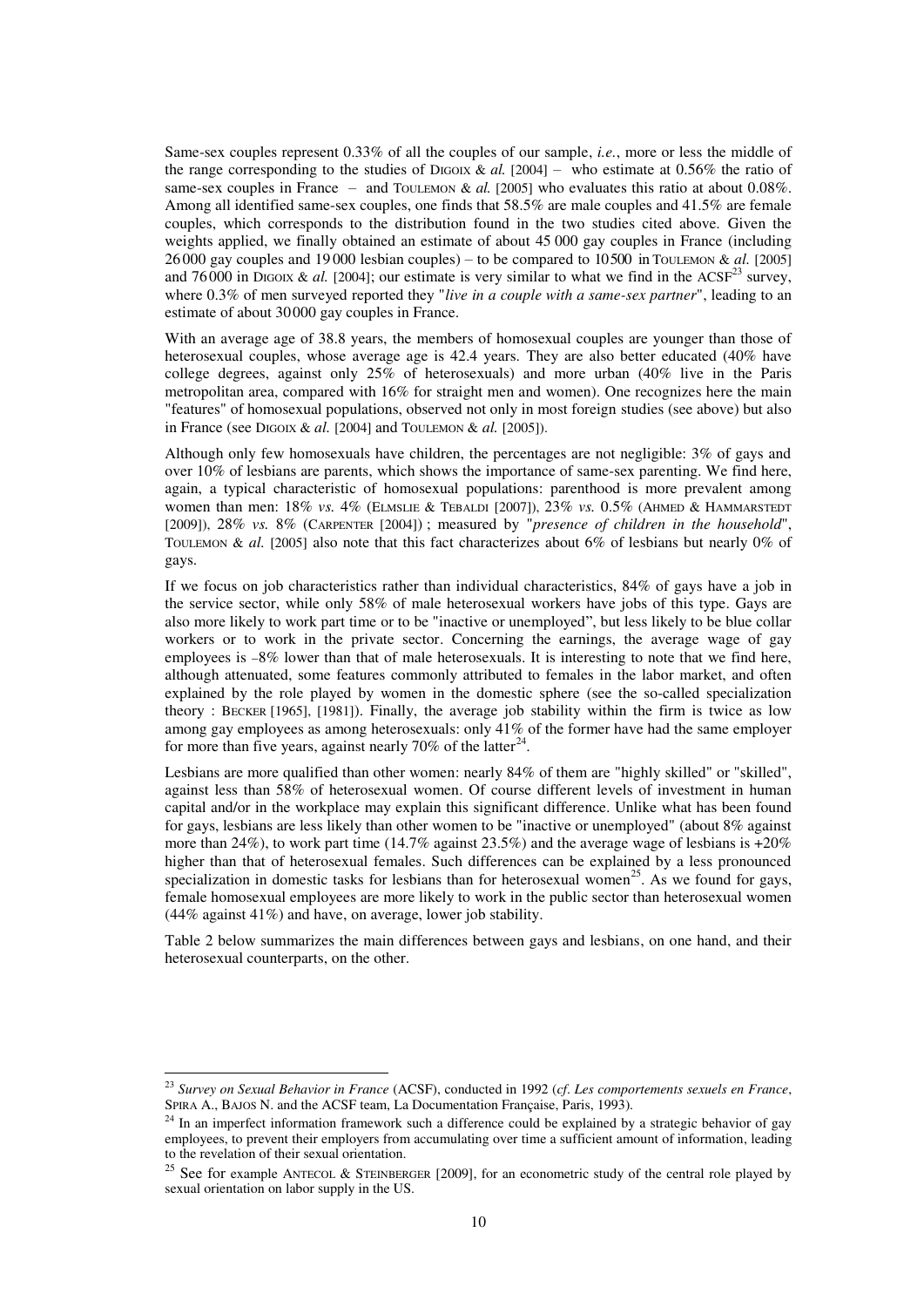|          | 9g<br>⋖ | education<br>ัธ<br>evel | Urban | sector<br>vice<br>Ser | sector<br>ublic<br>≏ | <b>Skills</b> | ⋗.<br>stabilit<br>ŝ | ಇ<br>unemploy<br>Inactive, | jobs<br>time<br>Part | collar<br>Blue | Wage |
|----------|---------|-------------------------|-------|-----------------------|----------------------|---------------|---------------------|----------------------------|----------------------|----------------|------|
| Gays     |         |                         | ┭     |                       |                      | ᠇             |                     |                            |                      |                |      |
| Lesbians |         |                         |       |                       |                      |               |                     |                            |                      |                |      |

**Table 2. – Main characteristics of gays and lesbians employees** *(Compared to their heterosexual counterparts)* 

Some differences (white cells) are common to gays and lesbians − they are younger, have higher levels of education, are more urban, tend to work in the service sector and the public sector, and have lower job stability − while other differences (grey cells) display opposite signs. These oppositions are associated with differences generally observed between men and women in the labor market. According to the *specialization theory*, gays work in more part time jobs than their heterosexual counterparts and are more often inactive or unemployed, while the reverse is true for lesbians.

#### **3. – Results**

 $\overline{a}$ 

#### 3.1. – Econometric method

To assess the impact of sexual orientation on the wages of individuals living in couples, we estimate earnings equations where the logarithm of the monthly wage<sup>26</sup>,  $ln(w_i)$ , is explained both by job characteristics *Z<sup>i</sup>* (qualifications, years with the firm, type of job, working hours, firm size, sector of activity,  $etc.$ ), employee personal characteristics  $X_i$  (age, degrees, family situation, location), and a specific sexual orientation variable,  $gay_i$  (which takes the value 1 for same-sex couples and 0 for other couples):

$$
\ln(w_i) = Z_i \alpha + X_i \beta + g a y_i \gamma + u_i \quad [1]
$$

Of course, estimates of equation [1] suffer from sample selection bias because wages of unemployed or inactive individuals are not observed. We thus introduce a selection equation, where the difference  $U_i$  between the wage and the reservation wage of individual *i*, is explained by his or her personal characteristics,

$$
U_i = X_i \delta + v_i \quad [2]
$$

The disturbance terms  $u_i$  and  $v_i$  follow a bivariate normal distribution. It must be noted here that  $U_i$  is an unobservable variable. What one observes is a dummy variable *Emp<sup>i</sup>* taking the value 1 if individual *i* is employed ( $U_i > 0$ ) and 0 in the other cases. The selection bias arises because some unobservable characteristics (or characteristics omitted in the selection equation) can play a role in access to employment and determination of wage levels. Therefore, the sample of employed individuals may include people with personal characteristics  $X_i$  rather unfavorable for access to employment and wage level, but whose unobservable (or omitted) characteristics are favorable to employability and wage level. Such individuals are characterized by a significant disturbance term  $v_i$ , incorporating these omitted or unobservable variables. The direct consequence of such a situation is similar to the problem caused by the existence of omitted variables in the wage equation: the impact of (observed) personal characteristics  $X_i$  is underestimated<sup>27</sup>; HECKMAN [1979] shows that, given the selection, the expected value of the error term in the wage equation is no longer zero:

$$
E\left[\ln(w_i)|U_i > 0, X_i, Z_i, gay_i\right] = E\left[\ln(w_i)|v_i > -X_i\delta, X_i, Z_i, gay_i\right]
$$
  
=  $Z_i\alpha + X_i\beta + gay_i\gamma + \theta \frac{\phi(X_i\delta)}{\Phi(X_i\delta)}$ 

<sup>&</sup>lt;sup>26</sup> The wage  $w_i$  is a net monthly salary including all monetary compensation.

 $27$  Note that the cause of the selection bias is not the consequence of having a non-random sample, but arises merely because individuals whose observable characteristics are unfavorable have a large error term in the selection equation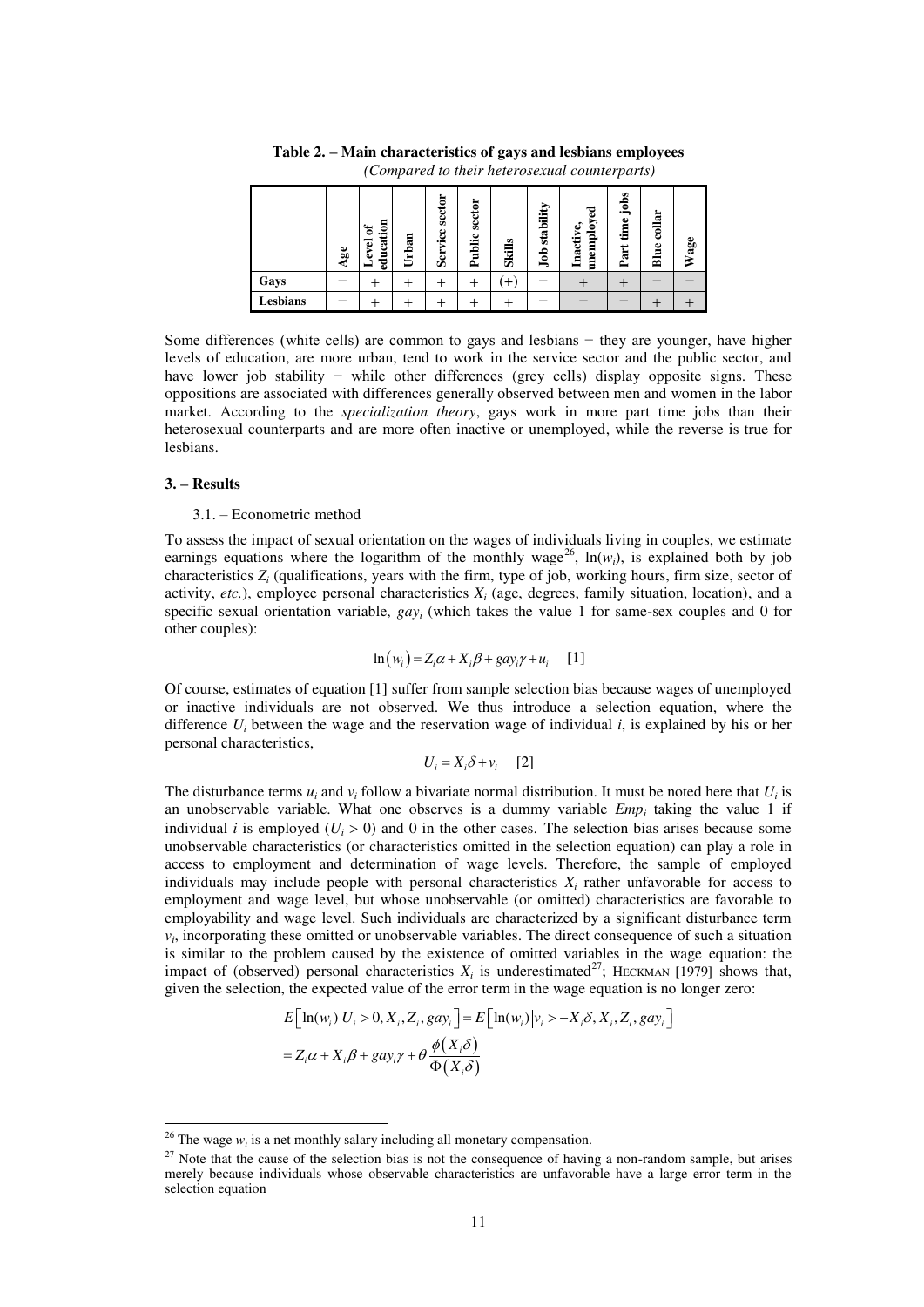where  $\phi(X_i, \delta)/\Phi(X_i, \delta)$  is the so-called Inverse Mills Ratio (IMR). This term, corresponding to the selection, can be interpreted as a missing explanatory variable in the wage equation [1]. The twostep Heckman procedure (*Heckit*) makes it possible to deal with this problem<sup>28</sup>. In the first step, the probability of being employed is estimated, using a Probit model taking into account the personal characteristics  $X_i$ , which allows us to generate the inverse Mills ratio. In the second step, the wage equation, including the inverse Mills ratio as an explanatory variable, is then estimated.

This procedure for estimating selection and wage equations calls for several comments. Insofar as the error terms of the selection equation and the wage equation are correlated, the introduction of the Mills ratio generates an heteroskedasticity of the disturbance term of the wage equation<sup>29</sup>. To correct for heteroskedasticity – during the second step – one either corrects the variance-covariance matrix, or one estimates the wage equation using the generalized least squares procedure.

The identification of the effect of individual characteristics in the wage equation is based on the nonlinearity of the Mills ratio. If the magnitude of fluctuations in individual characteristics is low, the Mills ratio can be approximated properly by a linear relationship in  $X_i$ . In such a case, the wage equation is characterized by a strong collinearity, resulting in imprecise estimates. To circumvent these two problems, the selection equation must include one or several additional explanatory variables, which do not appear in the wage equation<sup>30</sup>. In our model, three new variables are thus introduced in the selection equation:

- The situation one year ago in the labor market, which captures the degradation of human capital after a long period of unemployment;
- The occupation/qualifications of the partner, a proxy variable for partner income, which has a negative effect on the labor supply of the individual;
- The home-ownership situation of the individual. Ownership in contrast to rental can reduce the mobility of job seekers and thus affect the probability of finding a job in the labor market.

The wage gap observed between homosexual and heterosexual employees, which is −7.06% for males and +21.56% for women, can originate from three components:

- The gap induced by the difference in observable characteristics between homosexuals and heterosexuals:  $(\bar{Z}^{Homo} - \bar{Z}^{Hetero})\hat{\alpha} + (\bar{X}^{Homo} - \bar{X}^{Hetero})\hat{\beta}$ ;
- The gap resulting from a difference between homosexuals and heterosexuals in the probability of being employed;
- The gap resulting only from sexual orientation  $\hat{\gamma}$ .

It is this last component that will allow us to measure the extent of wage discrimination against homosexual employees. Table 12 (see annex) summarizes all the variables used in the selection and wage equations $31$  and presents the characteristics of the base case.

3.2. – Private sector

We first estimate, for the private sector, the magnitude of wage discrimination against gay and lesbian employees living in couples<sup>32</sup>. As shown by previous empirical works, evaluations of wage discrimination are significantly different for gays and lesbians. Thus we estimate the model separately for men and women.

The results obtained with *(i)* the direct estimation of a single wage equation, and *(ii)* the estimation of a selection equation and a wage equation following the two-step Heckman procedure (*Heckit*), are presented in Table 3. Most estimated coefficients have the expected signs. One finding is a

 $\overline{a}$ 

 $32$  The definition of the private sector used here includes the large national public companies.

<sup>&</sup>lt;sup>28</sup> Heckman [1976], [1979].

<sup>&</sup>lt;sup>29</sup> The residual variance of the earning equation also depends on the Mills ratio and, therefore, on individual characteristics.

<sup>&</sup>lt;sup>30</sup> The addition of these new variables can be viewed as the introduction of specific constraints necessary for identification.

<sup>&</sup>lt;sup>31</sup> Sexual orientation is not introduced in the selection equation. Nevertheless, to be cautious, we decided to reestimate the model with a selection equation including sexual orientation as an explanatory variable. All the estimated parameters of the wage equation and, in particular, the estimates of the wage discrimination remained the same. The results are available upon request.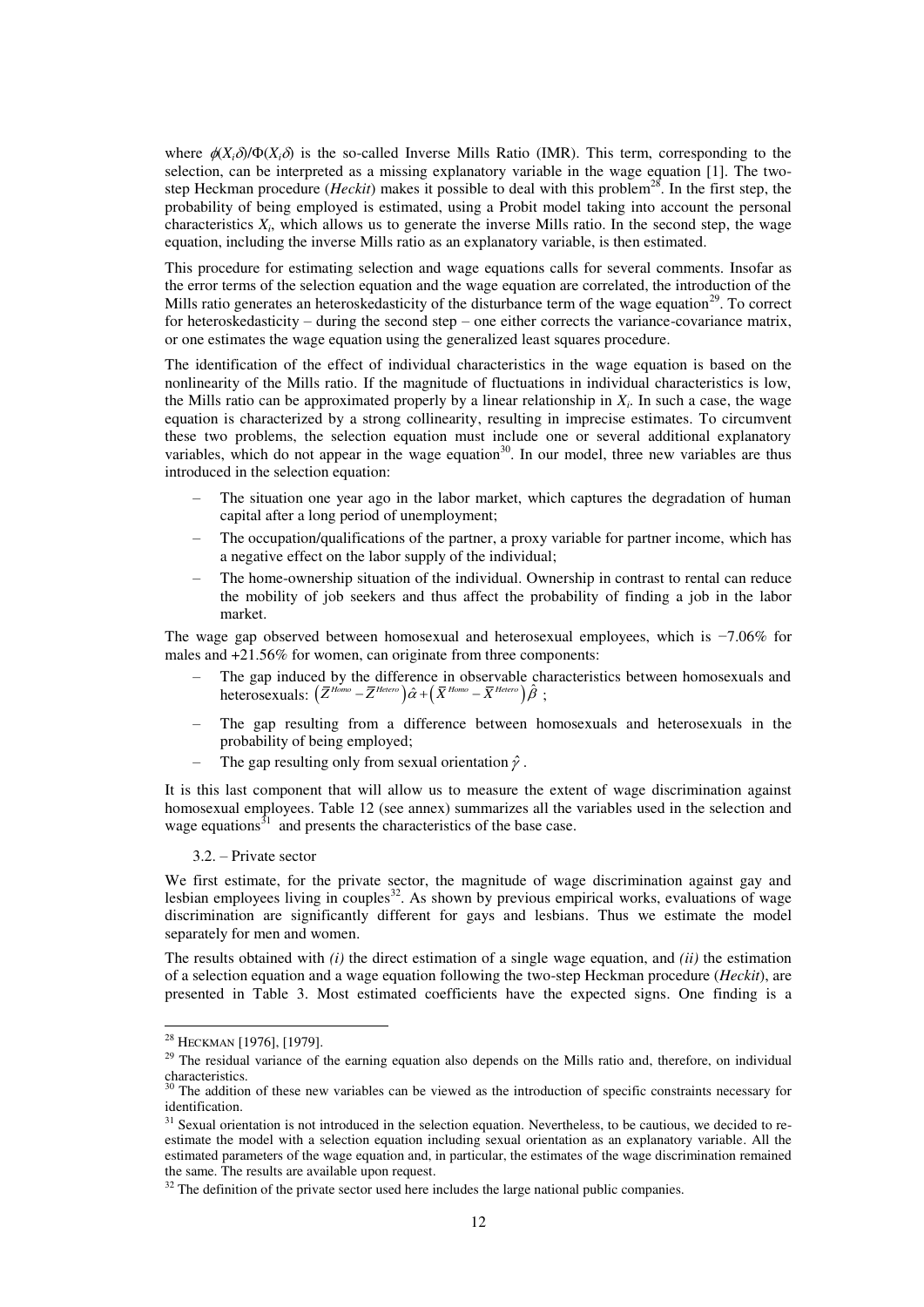significant wage discrimination against gay employees. Gay men suffer on average a wage penalty equal<sup>33</sup> to  $-6.3\%$ , whereas lesbians benefit from a wage premium of  $+2.1\%$ . This difference between male and female homosexuals is similar to that obtained by ARABSHEIBANI & *al.* [2007] on US and UK data  $(-14\%$  for gays and  $+6,5\%$  for lesbians in the US; no significant penalty for gays and  $+6\%$  for lesbians in the UK), CLAIN & LEPPEL [2001] on US data (from  $-16\%$  to  $-22\%$  for gays and  $-2.2\%$  for lesbians) and KLAWITTER & FLATT [1998] on US data  $(-30\%$  for gays and  $+16\%$  for lesbians).

|                            |                                                  |                                                           |                                     | <b>MALES</b>                 |                  |                                     | <b>FEMALES</b>               |                  |
|----------------------------|--------------------------------------------------|-----------------------------------------------------------|-------------------------------------|------------------------------|------------------|-------------------------------------|------------------------------|------------------|
|                            | <b>PRIVATE SECTOR ESTIMATES</b>                  |                                                           | One step                            |                              | Heckit           | One step                            | Heckit                       |                  |
|                            |                                                  |                                                           | estimate of<br>the wage<br>equation | <b>Selection</b><br>equation | Wage<br>equation | estimate of<br>the wage<br>equation | <b>Selection</b><br>equation | Wage<br>equation |
|                            | <b>Sexual orientation</b>                        | Gay                                                       | $-0.065$                            |                              | $-0.065$         | ns                                  |                              | 0.021            |
|                            |                                                  | Age                                                       | 0.008                               | $-0.024$                     | $*0.008$         | 0.005                               | $-0.009$                     | ns               |
|                            | Age                                              | Age squared                                               | $-0.002$                            | $-0.002$                     | ns               | $-0.003$                            | $-0.014$                     | ns               |
|                            |                                                  | Master's, PhD                                             | 0.410                               | $-0.518$                     | 0.417            | 0.316                               | $-0.110$                     | 0.306            |
|                            | <b>Degrees</b>                                   | College                                                   | 0.136                               | $-0.360$                     | 0.140            | 0.099                               | $-0.263$                     | 0.088            |
|                            |                                                  | No degree                                                 | $-0.057$                            | $-0.003$                     | $-0.057$         | $-0.081$                            | $-0.089$                     | $-0.085$         |
|                            | <b>Family situation</b>                          | Number of children                                        | 0.006                               | ns                           | $-0.005$         | $-0.019$                            | $-0.166$                     | $-0.026$         |
|                            |                                                  | Married                                                   | 0.039                               | 0.109                        | 0.038            | $-0.018$                            | ns                           | $-0.017$         |
|                            | <b>Location</b>                                  | Town $< 200 000$ pop.                                     | $-0.009$                            |                              | $-0.009$         | $-0.027$                            |                              | $-0.026$         |
|                            |                                                  | Paris metropolitan area                                   | 0.143                               |                              | 0.144            | 0.178                               |                              | 0.176            |
|                            | Real estate capital                              | Home owner                                                |                                     | 0.134                        |                  |                                     | 0.204                        |                  |
| INDIVIDUAL CHARACTERISTICS | <b>Partner income</b>                            | Craftsman, merchant,<br>entrepreneur, independent         |                                     | $* -0.082$                   |                  |                                     | $-0.521$                     |                  |
|                            | Occupation /<br>qualifications of the<br>partner | Middle or top managers                                    |                                     | $-0.257$                     |                  |                                     | $-0.363$                     |                  |
|                            |                                                  | Employee or worker,<br>unskilled, inactive,<br>unemployed |                                     | 0.340                        |                  |                                     | 0.621                        |                  |
|                            | One year ago on the                              | Unemployed                                                |                                     | $-2.449$                     |                  |                                     | $-2.481$                     |                  |
|                            | labor market                                     | Inactive                                                  |                                     | $-0.510$                     |                  |                                     | $-1.541$                     |                  |
|                            | <b>Sector of activity</b>                        | Industry                                                  | 0.034                               |                              | 0.034            | 0.064                               |                              | 0.064            |
|                            |                                                  | $< 50$ employees                                          | $-0.048$                            |                              | $-0.048$         | 0.071                               |                              | 0.072            |
|                            | <b>Firm size</b>                                 | $> 500$ employees                                         | 0.045                               |                              | 0.045            | 0.136                               |                              | 0.136            |
|                            |                                                  | Part-time, 15-30 h /week                                  | $-0.487$                            |                              | $-0.486$         | $-0.483$                            |                              | $-0.483$         |
|                            |                                                  | Part-time, $<$ 15 h /week                                 | $-1.270$                            |                              | $-1.270$         | $-1.365$                            |                              | $-1.366$         |
|                            | <b>Working hours</b>                             | Flextime                                                  | 0.091                               |                              | 0.091            | $-0.246$                            |                              | $-0.248$         |
| <b>JOB CHARACTERISTICS</b> |                                                  | Special work schedule                                     | 0.049                               |                              | 0.049            | 0.057                               |                              | 0.057            |
|                            |                                                  | Highly skilled                                            | 0.295                               |                              | 0.295            | 0.257                               |                              | 0.254            |
|                            | <b>Oualifications</b>                            | Unskilled                                                 | $-0.120$                            |                              | $-0.120$         | $-0.231$                            |                              | $-0.213$         |
|                            | Type of job                                      | Blue collar                                               | $-0.096$                            |                              | $-0.096$         | $-0.075$                            |                              | $-0.074$         |
|                            |                                                  | Short term labor contract                                 | ns                                  |                              | ns               | 0.074                               |                              | 0.076            |
|                            |                                                  | $<$ 1 year                                                | $-0.038$                            |                              | $-0.037$         | $-0.038$                            |                              | $-0.044$         |
|                            | Time with the firm                               | $> 5$ years                                               | 0.072                               |                              | 0.072            | 0.131                               |                              | 0.130            |
|                            | <b>Inverse of Mill's ratio</b>                   |                                                           |                                     |                              | $-0.030$         |                                     | 0.074                        |                  |
|                            | <b>Intercept</b>                                 |                                                           | 7,301                               | 0.960                        | 7.309            | 7.096                               | 0.582                        | 7.066            |
|                            | Size of the sample                               |                                                           | 72 322                              | 88 204                       | 72 322           | 45816                               | 91 0 54                      | 45 816           |

**Table 3. – Private sector: Selection and wage equations for males and females** 

*No star=coefficients statistically significant at 99% level of confidence, \* coefficients statistically significant at 95%-99% level of confidence, \*\* coefficients statistically significant at 90%-95% level of confidence* 

*Note: To avoid rounding problems, especially for the quadratic terms, the age variable was centered and divided by 10; this is also the case in all following tables.* 

The unconditional wage gap, of almost +20%, observed between lesbians and heterosexual women, is thus mainly due to specific characteristics of lesbians, who are on average better educated, hold

 $33$  With the semi-logarithmic specification we used, the net impact on wage of the sexual orientation is given by  $e^{\beta i}$  –1 where  $\beta_i$  is the estimated coefficient associated with the explanatory variable *Gay* or *Lesbian*.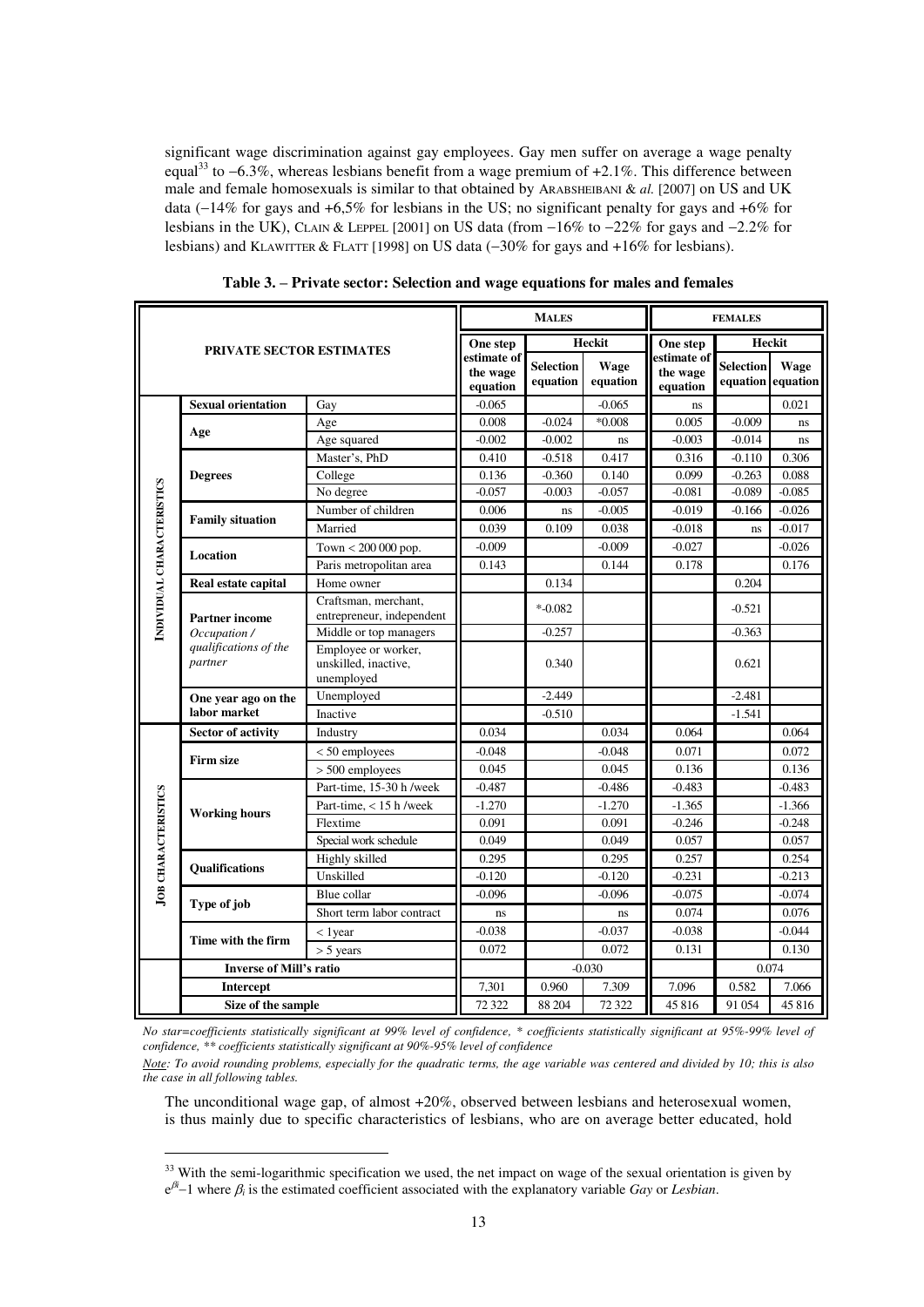jobs requiring higher levels of skills, are less often part-time workers, live in urban areas and are less likely to raise children. The positive wage discrimination is very weak and contributes little to explain the unconditional initial wage  $\text{gap}^{34}$ .

In contrast, the wage gap between gay and heterosexual employees, originates partly from differences in observable characteristics – which affect the salaries both positively and negatively and have thus a global limited impact – but mainly from wage discrimination. Gays, on average, are better educated, have jobs requiring higher levels of skills and live in urban areas, which contributes to a higher wage than for heterosexual men; but they are also younger, are employed by smaller firms and have a lower job stability, which tends to reduce their average wage. It is thus wage discrimination, measured by the estimation of our model, which mainly explains the initial wage gap.

Recalling that the individuals in our samples live in couples and keeping in mind that the so-called marriage premium *(i)* is not available to homosexual employees because same-sex marriage is forbidden in France, *(ii)* can be a premium to a "signaled heterosexuality" in an homophobic environment (*see* section 1.3 above), it becomes clear that another (upper bound) estimation of wage discrimination against gay and lesbian employees can be obtained, by simply adding the *marriage premium* to the amount of discrimination calculated above.

The marriage premium, calculated from the estimated coefficient associated to the variable *Married* in the wage equation, is equal to  $+3.9\%$  for men and is negative ( $-1.7\%$ ) for women. By integrating this premium, as compared with their heterosexual married counterparts, gay employees suffer a wage penalty of  $-10.2\%$ , while lesbians now have a premium of  $+3.8\%$ .

The selection equation requires some comments. As we consider a wage equation for the private sector alone, and a selection equation on the set of individuals that can potentially get a job in the private sector, the selection equation measures the probability of having a job in the private sector. It can thus be analyzed as a reduced form, summarizing the probability of being employed and the conditional probability, for an employed individual, of belonging to the private sector. Therefore, the negative coefficient associated for example with the variable *Master's/ PhD*, in the selection equation, means that an individual with a Master's/PhD has a lower probability of getting a job *in the private sector* (and of course not "a lower probability of getting a job") than people with less education.

The magnitude of the wage gap between men and women resulting from the selection equation is low, which is not surprising since the rates of participation in the labor market are similar between men and women (this finding is consistent with MEURS & PONTHIEUX [2006], where the wage gap between men and women resulting from discrimination is very low and rather in favor of women). We have therefore re-estimated the earnings equations without taking into account the selection (one step estimate of the wage equation). The results reported in table 3 are close to those obtained with the Heckit even if the difference, as regards the amount of discrimination, between gays and lesbians is slightly attenuated:  $-6.3\%$  against gays and no wage discrimination against lesbians.

3.3. – The public sector: a shelter against wage discrimination?

 $\overline{a}$ 

To examine, whether the public sector constitutes a shelter against discrimination based on sexual orientation, we estimated the model for the public sector only. Results are clear and given in table 4 below. Unlike the results obtained for the private sector, lesbian employees do not receive a premium, which is consistent with what was expected. However, wage discrimination strongly affects gay employees in the public sector, although with a magnitude slightly smaller than in the private sector, but far from negligible:  $-5.6\%$  in the public sector against  $-6.3\%$  in the private sector<sup>35</sup>. Since wages in the French public sector are based on a common and publicly known salary scale, the presence of such discrimination may at first be viewed as a surprise. However, this result is not surprising:

<sup>&</sup>lt;sup>34</sup> As in the US, the higher level of wages earned by lesbians, compared to heterosexual females, is mainly due to a higher level of investment in human capital, particularly in education (*see* for example ANTECOL & *al.* [2007]).

<sup>35</sup> A lower, but not negligible, wage discrimination in the public sector compared to the private sector, is a result that has already been obtained in several articles: ZWEIMULLER & WINTER-EBMER [1993], HOFFNAR & GREENE [1996], BERSON [2009].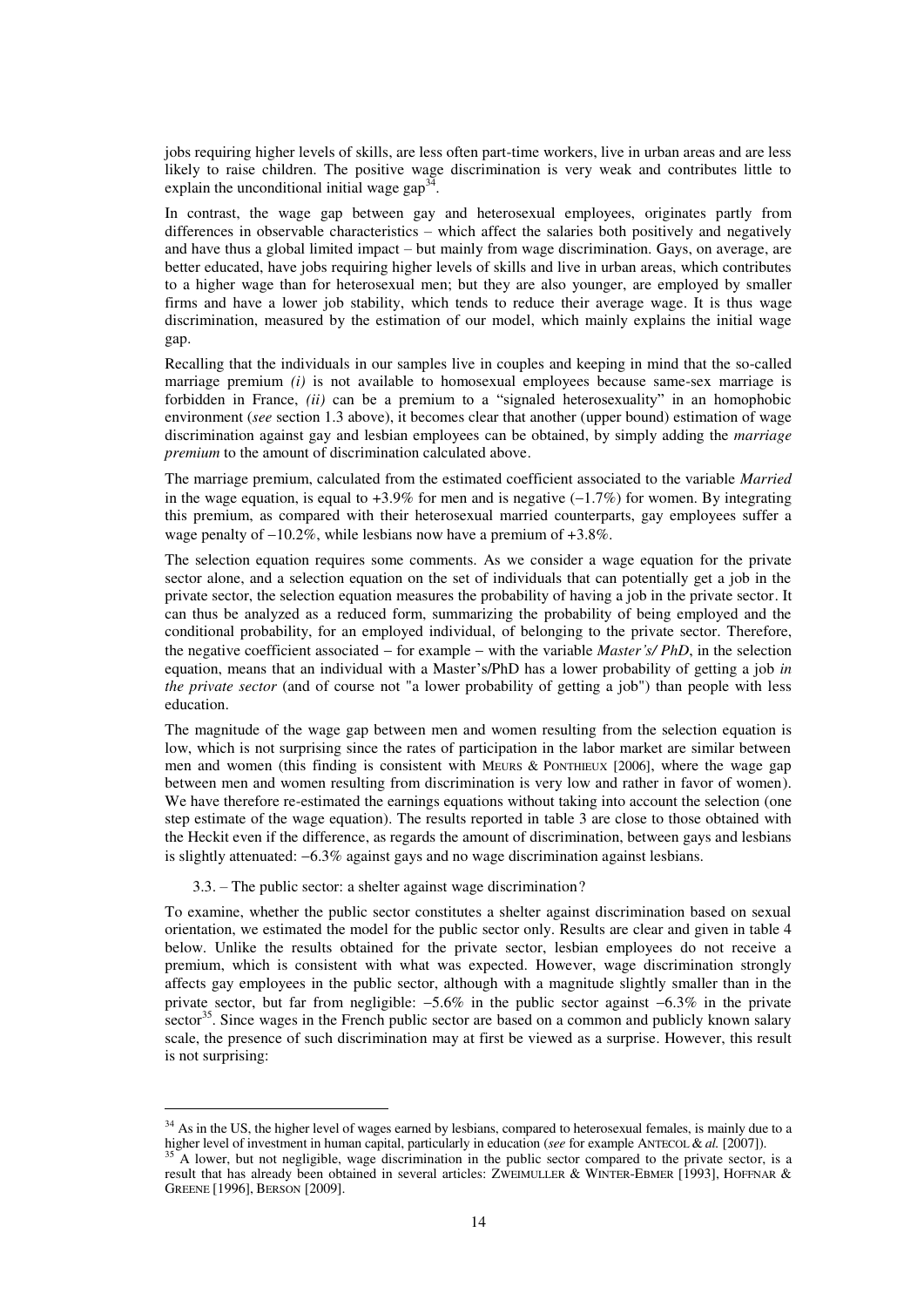- First, even though hiring is, for the most part but not always, anonymous for national civil servants, this is not always the case for promotions which are generally based on the candidate's file and one or more interviews. Therefore the estimated discrimination can be explained by the presence of a *glass ceiling* which results in slower promotions for gays.
- Second, compensation policies and governance rules are not uniform throughout the public sector and some public administrations, such as local administrations for example, have degrees of freedom in wage setting that are similar to what exists in the private sector.
- Finally, employers in the public sector are less subject to pressures from competition than those in the private sector. The so-called *taste for discrimination* can thus play out more freely in the public sector, because this sector is less "punished" by the market in case of deviation from an efficient wage policy.

|                            |                                                                          |                                                       |                                     | <b>MALES</b>                 |                         |                                     | <b>FEMALES</b>   |                           |
|----------------------------|--------------------------------------------------------------------------|-------------------------------------------------------|-------------------------------------|------------------------------|-------------------------|-------------------------------------|------------------|---------------------------|
|                            | <b>PUBLIC SECTOR ESTIMATES</b>                                           |                                                       | One step                            |                              | Heckit                  | One step                            | Heckit           |                           |
|                            |                                                                          |                                                       | estimate of<br>the wage<br>equation | <b>Selection</b><br>equation | <b>Wage</b><br>equation | estimate of<br>the wage<br>equation | <b>Selection</b> | Wage<br>equation equation |
|                            | <b>Sexual orientation</b>                                                | Gay                                                   | $* -0.058$                          |                              | $-0.058$                | ns                                  |                  | ns                        |
|                            |                                                                          | Age                                                   | 0.012                               | 0.022                        | ns                      | ns                                  | 0.019            | ns                        |
|                            | Age                                                                      | Age squared                                           | ns                                  | $-0.004$                     | ns                      | ns                                  | $-0.004$         | ns                        |
|                            |                                                                          | Master, PhD                                           | 0.325                               | 0.624                        | 0.326                   | 0.294                               | 0.406            | 0.276                     |
|                            | <b>Degrees</b>                                                           | College                                               | 0.115                               | 0.438                        | 0.115                   | 0.107                               | 0.474            | 0.089                     |
|                            |                                                                          | No diploma                                            | $-0.079$                            | $-0.066$                     | $* -0.079$              | $-0.085$                            | $-0.104$         | $**$ -0.080               |
|                            | <b>Family situation</b>                                                  | Number of children                                    | 0.024                               | $*0.012$                     | 0.024                   | $-0.006$                            | 0.038            | $-0.007$                  |
|                            |                                                                          | Married                                               | 0.024                               | $* -0.032$                   | 0.024                   | ns                                  | ns               | $-0.005$                  |
|                            | Location                                                                 | Town < 200 000 pop.                                   | $-0.025$                            |                              | $-0.025$                | ns                                  |                  | ns                        |
|                            |                                                                          | Paris metropolitan area                               | 0.058                               |                              | 0.058                   | 0.073                               |                  | 0.073                     |
|                            | Real estate capital                                                      | Home owner                                            |                                     | $-0.057$                     |                         |                                     | ns               |                           |
| INDIVIDUAL CHARACTERISTICS | <b>Partner</b> income<br>Occupation /<br>qualification of the<br>partner | Craftsman, merchant,<br>entrepreneur, independent     |                                     | $-0.544$                     |                         |                                     | $-0.695$         |                           |
|                            |                                                                          | Middle or top managers                                |                                     | 0.260                        |                         |                                     | 0.128            |                           |
|                            |                                                                          | Unskilled employee or worker,<br>inactive, unemployed |                                     | $-0.281$                     |                         |                                     | $-0.803$         |                           |
|                            | One year ago on the                                                      | Unemployed                                            |                                     | $-1.553$                     |                         |                                     | $-2.002$         |                           |
|                            | labor market                                                             | Inactive                                              |                                     | $-0.094$                     |                         |                                     | $-0.932$         |                           |
|                            | <b>Sector of activity</b>                                                | Industry                                              | 0.109                               |                              | 0.109                   | ns                                  |                  | ns                        |
|                            |                                                                          | $< 50$ employees                                      | $-0.034$                            |                              | $-0.034$                | $-0.037$                            |                  | $-0.036$                  |
|                            | <b>Firm size</b>                                                         | $> 500$ employees                                     | 0.061                               |                              | 0.061                   | 0.032                               |                  | 0.033                     |
|                            |                                                                          | Part-time, 15-30 h /week                              | $-0.145$                            |                              | $-0.145$                | $-0.314$                            |                  | $-0.314$                  |
|                            | <b>Working hours</b>                                                     | Part-time, $<$ 15 h /week                             | $-0.705$                            |                              | $-0.705$                | $-1.031$                            |                  | $-1.033$                  |
|                            |                                                                          | Flextime                                              | 0.102                               |                              | 0.102                   | $-0.105$                            |                  | $-0.104$                  |
| <b>JOB CHARACTERISTICS</b> |                                                                          | Special work schedule                                 | $*0.014$                            |                              | $*0.014$                | 0.067                               |                  | 0.067                     |
|                            | <b>Oualifications</b>                                                    | Highly skilled                                        | 0.261                               |                              | 0.261                   | 0.272                               |                  | 0.270                     |
|                            |                                                                          | Unskilled                                             | $-0.097$                            |                              | $-0.097$                | $-0.273$                            |                  | $-0.246$                  |
|                            | Type of job                                                              | Blue collar                                           | $-0.072$                            |                              | $-0.073$                | $-0.134$                            |                  | $-0.133$                  |
|                            |                                                                          | Short term labor contract                             | ns                                  |                              | ns                      | ns                                  |                  | ns                        |
|                            | Time with the firm                                                       | $<$ 1 year                                            | ns                                  |                              | ns                      | $-0.041$                            |                  | $-0.039$                  |
|                            |                                                                          | $> 5$ years                                           | 0.143                               |                              | 0.143                   | 0.187                               |                  | 0.187                     |
|                            | <b>Inverse of Mill's ratio</b>                                           |                                                       |                                     |                              | ns                      |                                     |                  | $-0.052$                  |
|                            | <b>Intercept</b>                                                         |                                                       | 7,171                               | $-1.235$                     | 7.169                   | 7.063                               | $-0.759$         | 7.131                     |
| Size of the sample         |                                                                          | 10 980                                                | 88 204                              | 10 980                       | 18762                   | 91 054                              | 18762            |                           |

**Table 4. – Public sector: Selection and wage equations for males and females** 

*No star = coefficients statistically significant at 99% level of confidence, \* coefficients statistically significant at 95%-99% level of confidence, \*\* coefficients statistically significant at 90%-95% level of confidence, ns= not statistically significant*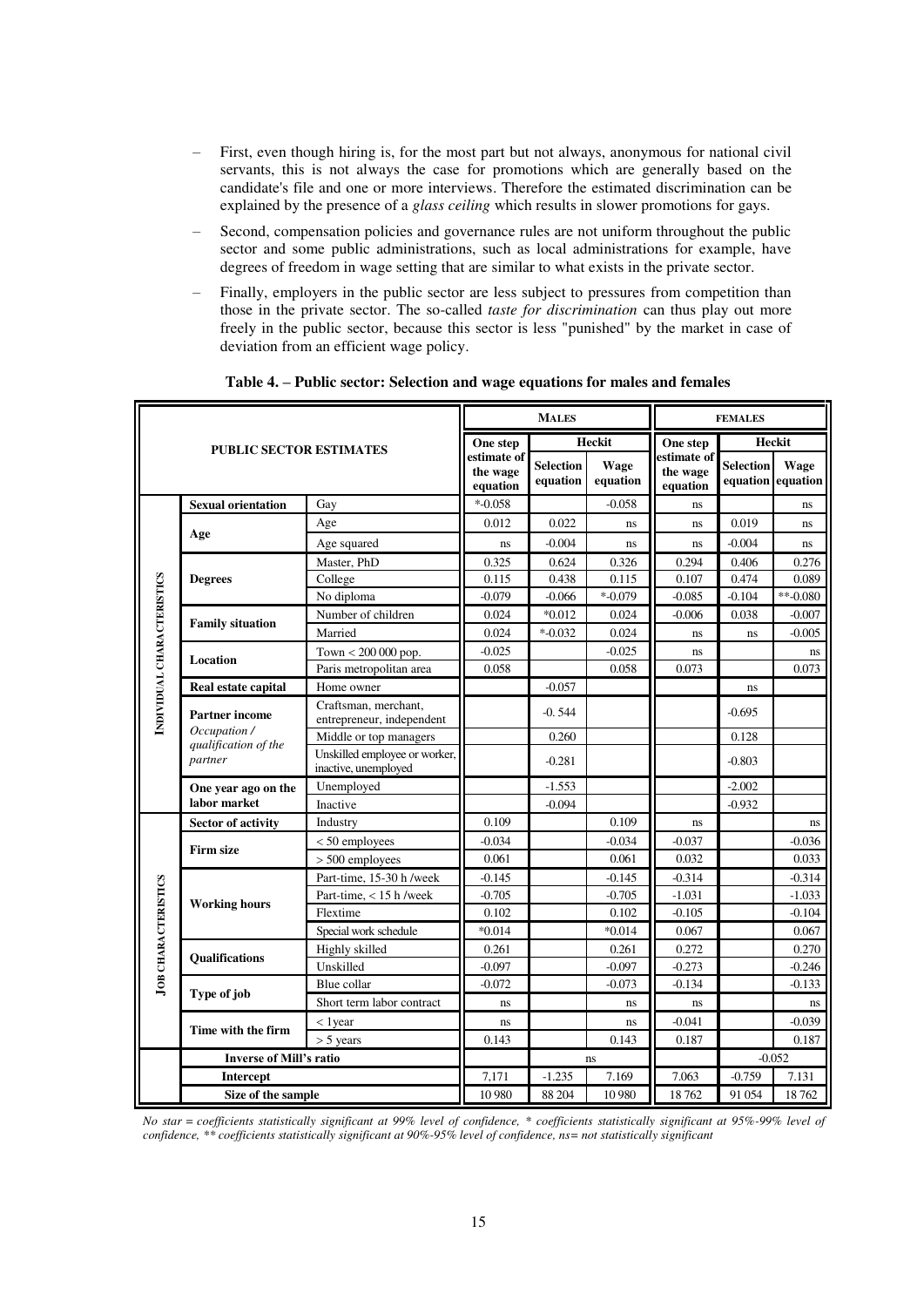#### 3.4. –Summary of the main results

Table 5 summarizes the evaluations of wage discrimination based on sexual orientation, obtained by estimating the model following the two-step Heckman procedure. Because the marriage premium may be the consequence of discriminatory practices, two measures of discrimination are useful: a *lower bound*, corresponding to the coefficient of sexual orientation in the wage equation and an *upper bound*, corresponding to the lower bound increased by the marriage premium. The first evaluation compares – all things being equal – the incomes of gays and lesbians to those of their unmarried heterosexual counterparts, while the second one compares their incomes with those of their married heterosexual counterparts.

The results of the various estimates are consistent. Even if we consider the lower bounds of wage discrimination, gays suffer a high wage penalty in both sectors: about  $-6.3\%$  in the private sector and 5.6% in the public sector. The magnitude of wage discrimination based on sexual orientation is thus greater than the gender wage gap estimated at  $-5.4\%$  in the French labor market (MEURS & PONTHIEUX [2000]). This result highlights the extent of discrimination against gay employees. As compared with their heterosexual counterparts, French lesbians enjoy a limited wage premium of about +1.9% in the private sector *vs.* less than +1.5% in the public sector.

|                       | <b>TWO-STEP HECKMAN PROCEDURE</b><br>(HECKIT) | Lower bound of<br>discrimination | Marriage<br>premium | <b>Upper bound of</b><br>discrimination |  |
|-----------------------|-----------------------------------------------|----------------------------------|---------------------|-----------------------------------------|--|
| <b>Private sector</b> | Males                                         | $-6.3\%$                         | $+3.9\%$            | $-10.2\%$                               |  |
|                       | Females                                       | $+2.1\%$                         | $-1.7\%$            | $+3.8\%$                                |  |
| <b>Public sector</b>  | Males                                         | $-5.6\%$                         | $+2.4%$             | $-8.1\%$                                |  |
|                       | Females                                       | $0.0\%$                          | $-0.5%$             | $+0.5\%$                                |  |

**Table 5. – Wage discrimination based on sexual orientation**

# **4. – Developments**

 $\overline{a}$ 

In the French labor market, wage discrimination based on sexual orientation seems primarily to affect gay men. This result is consistent with the theoretical insights, the nature of homophobia (see 1.1 and 1.2) and the empirical results obtained for other countries (see 1.4). This section deals with the impact of individual variables (skills, age, *etc*.) on the extent of the discrimination faced by gay employees.

4.1. – Do skills protect gays against discrimination?

We study in this section whether jobs requiring higher levels of skills, which are therefore better paid, are characterized by a lower level of wage discrimination against gay employees. To address this question, we present in table 6, the men's earnings equations for two polar qualification levels: the high-skill jobs on the one hand, corresponding to *Executives and Intellectual occupations*, and the low-skill jobs on the other hand, consisting of *Employees and Workers*.

To simplify the analysis we estimated the model directly for the overall economy by aggregating the public and private sectors. The column "Overall economy" displays the coefficient associated with each particular characteristic *Z*, while the column "xPublic sector" displays the estimated coefficient associated with the explanatory crossed variable "*Z* x Public sector"; therefore, when the return associated with a particular characteristic is different between the public sector and the private sector, the coefficient in the "Overall economy" column corresponds *de facto* to the private sector, while the one appearing in the "Public sector" column describes the spread between the public and the private sectors $36$ .

The results are quite clear. For low-skill jobs, wage discrimination is not significant in either the private sector or the public sector. In contrast, for high-skill jobs the magnitude of this

 $36$  For example, for high-skill jobs, the explanatory variable "Number of children" is statistically significant and plays negatively, while the variable "Number of children <sup>X</sup> Public sector" is statistically significant and plays positively. This means that the return associated to the number of children in the private sector is equal to  $e^{-0.004}$ -1= -0.4% while it is equal to  $e^{-0.004+0.015}$ -1= +1.11% in the public sector.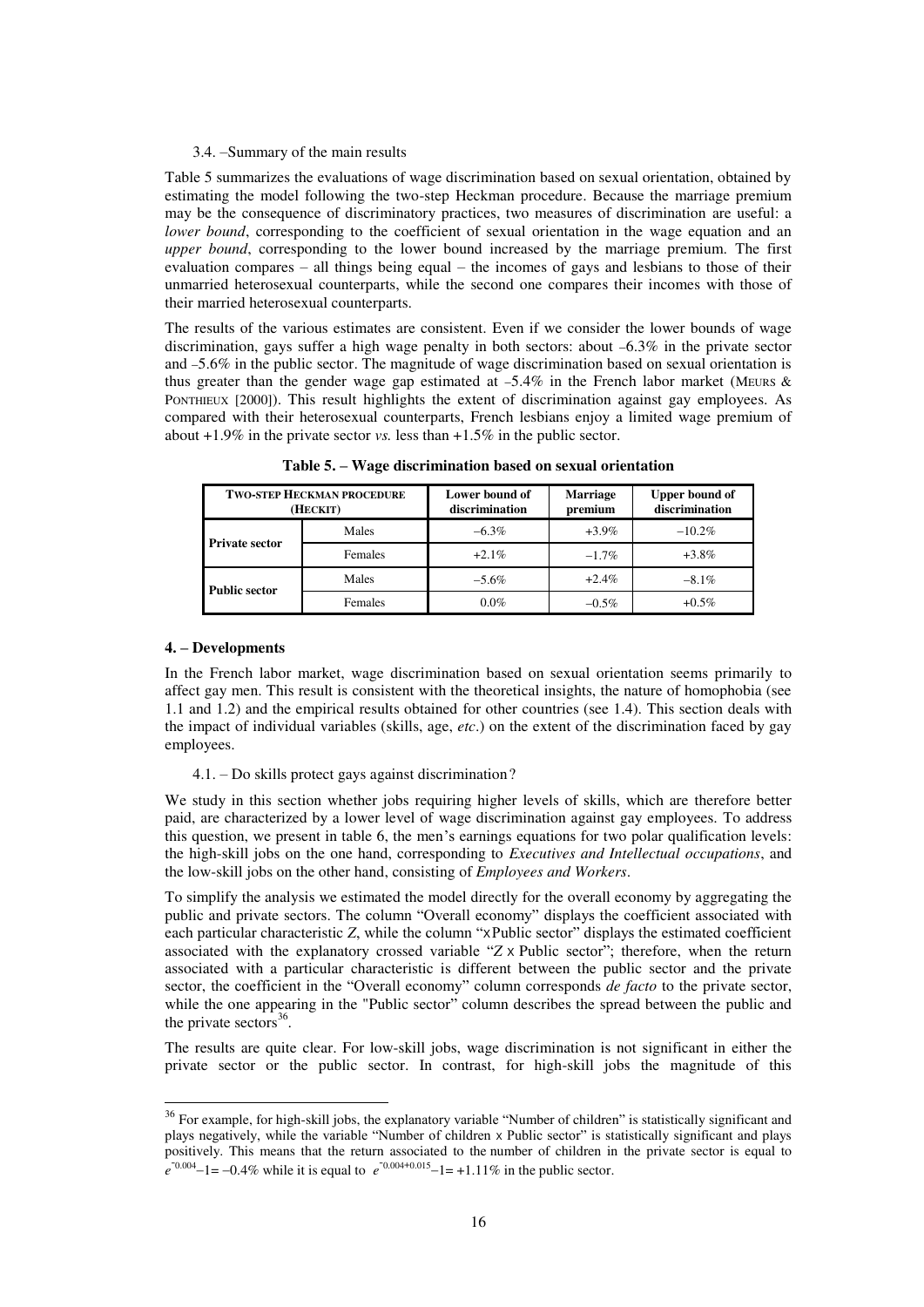discrimination is very high  $(-9.4\%)$ , with no obvious distinction between the two sectors. Whatever the sector, gay employees with high-skill occupations are the most affected by discriminatory practices. This result, after all, makes perfect sense. First, employers do not care about the sexual orientation of low-skill workers who have a very limited internal and external visibility; second, opportunities for wage discrimination against unskilled workers are few(career progressions are weak or even nonexistent, wages are set around the minimum wage, mandatory wage scales exist, *etc*).

Conversely, the *glass ceiling* effect comes into full play for highly skilled jobs, particularly jobs of senior managers, which are the most "visible" and often include a representation component. The gay employees can see their careers hampered compared to their heterosexual counterparts, through less frequent promotions. Such situations can be the consequence of heterosexism in the workplace and/or linked to the endogenization, by the employer, of a homophobia attributed to the clients of the firm or to other employees within the firm. Thus, contrary to what one might think at first, highskill occupations do not protect gay employees, but instead expose them more frequently to discriminatory practices.

|                            |                           |                                    |                    | <b>HIGH-SKILL JOBS</b>        | <b>LOW-SKILL JOBS</b> |                               |  |
|----------------------------|---------------------------|------------------------------------|--------------------|-------------------------------|-----------------------|-------------------------------|--|
|                            | <b>ECONOMY</b>            | EARNINGS EQUATIONS FOR THE OVERALL | Overall<br>economy | $\mathsf{x}$<br>Public sector | Overall<br>economy    | $\mathsf{x}$<br>Public sector |  |
|                            | <b>Sexual orientation</b> | Gay                                | ns                 | <sub>ns</sub>                 | $-0.099$              | ns.                           |  |
|                            |                           | Age                                | 0.002              | $-0.002$                      | 0.014                 | 0.004                         |  |
|                            | Age                       | Age squared                        | $-0.002$           | 0.002                         | $-0.004$              | 0.003                         |  |
| <b>CHARACTERISTICS</b>     |                           | Master's, PhD                      | 0.074              | ns                            | 0.263                 | ns                            |  |
|                            | <b>Degrees</b>            | College                            | 0.091              | ns                            | 0.096                 | ns                            |  |
| <b>INDIVIDUAL</b>          |                           | No degree                          | $-0.063$           | ns                            | $-0.033$              | ns                            |  |
|                            | <b>Family situation</b>   | Number of children                 | $-0.004$           | 0.015                         | 0.014                 | 0.024                         |  |
|                            |                           | Married                            | 0.031              | ns                            | 0.065                 | $*$ $-0.035$                  |  |
|                            | <b>Location</b>           | Town $< 200 000$ pop.              | $-0.013$           | ns                            | ns                    | ns                            |  |
|                            |                           | Paris metropolitan area            | 0.093              | $-0.066$                      | 0.145                 | $-0.077$                      |  |
|                            | <b>Sector of activity</b> | Industry                           | 0.028              |                               | 0.033                 |                               |  |
|                            |                           | Public                             | 0.117              |                               | $-0.192$              |                               |  |
|                            | <b>Firm size</b>          | $< 50$ employees                   | $-0.042$           |                               | $-0.067$              |                               |  |
|                            |                           | $> 500$ employees                  | 0.070              |                               | 0.034                 |                               |  |
|                            |                           | Part-time, 15-30 h /week           | $-0.485$           | ns                            | $-0.537$              | 0.361                         |  |
|                            |                           | Part-time, $<$ 15 h /week          | $-1.362$           | 0.357                         | $-1.450$              | 0.787                         |  |
|                            | <b>Working hours</b>      | Flextime                           | 0.047              |                               | 0.038                 |                               |  |
| <b>JOB CHARACTERISTICS</b> |                           | Special work schedule              | 0.055              | ns                            | 0.062                 | $-0.080$                      |  |
|                            |                           | Blue collar                        | $-0.049$           |                               | $-0.055$              |                               |  |
|                            | Type of job               | Short term labor contract          | $-0.023$           |                               | ns                    |                               |  |
|                            |                           | $<$ 1 year                         | $-0.035$           |                               | $-0.042$              |                               |  |
|                            | Time with the firm        | $> 5$ years                        | 0.089              | 0.076                         | 0.025                 | 0.051                         |  |
|                            | <b>Intercept</b>          |                                    |                    | 7,265                         | 7.819                 |                               |  |
|                            | Size of the sample        |                                    | 42755              | 17699                         |                       |                               |  |

**Table 6. Wage equations for men by qualification levels** 

*No star = coefficients statistically significant at 99% level of confidence, \* coefficients statistically significant at 95%-99% level of confidence, \*\* coefficients statistically significant at 90%-95% level of confidence, ns= not statistically significant* 

4.2. – Age and seniority: discrimination and the information disclosure

Unlike other forms of wage discrimination (gender, ethnicity, age), discrimination based on sexual orientation does not rely on a directly observable individual characteristic. Valuable information about sexual orientation may, however, be acquired indirectly by the employer, through careful observation and a suitable analysis of some individual characteristics of the employee. These characteristics include marital status, number of children, neighborhood of residence, presence or absence of the partner at public events organized by the company, *etc.*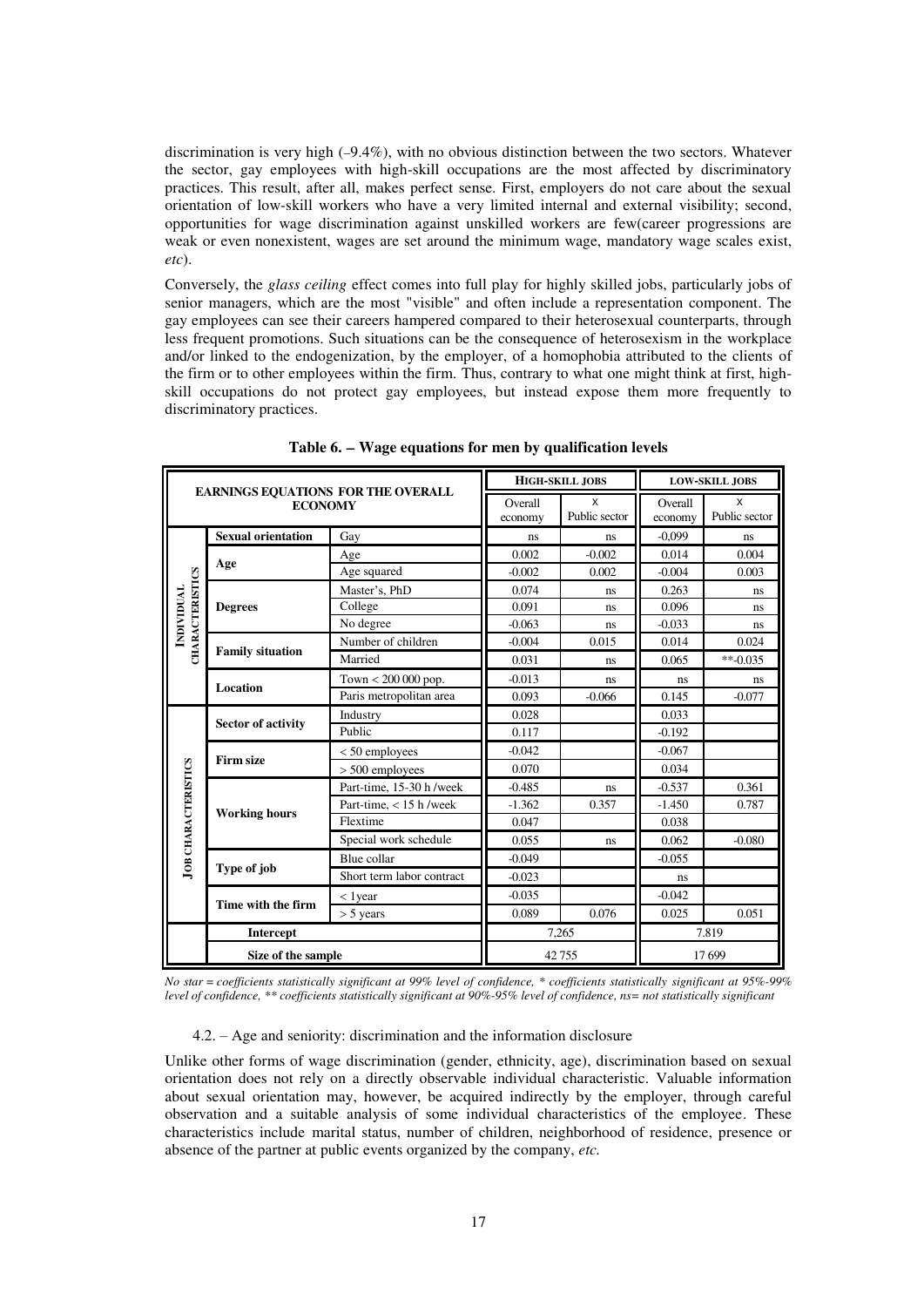Although the observation of these characteristics does not allow an employer to make a perfect assessment of the sexual orientation of a worker, it allows him – at least – to revise, upward or downward, the likelihood that the employee is gay. In this context, the acquisition of new information and the belief revision process will allow the employer to evaluate the sexual orientation of an employee with an increasing degree of accuracy over time. The observed wage discrimination should then increase with age (since being unmarried and childless for a junior does not convey the same information than for a senior) and the employee's time of service with the company (since the accumulation of information takes time).

In this subsection we study whether the mechanism described above – continued acquisition of new information and the belief revision process – is at work. To do this we estimate wage equations for two age groups: less than 35 years of age and more than 45. Because only gays seem to suffer from wage discrimination, we limit our investigations to the male population. The results in Table 7 below show unambiguously that the magnitude of wage discrimination increases with age. For gay employees under 35, the wage penalty is estimated to be 5.8% both in the private and the public sectors; beyond 45 years, it shifts to  $-12.1\%$  in the private sector and is not significantly different from this value in the public sector.

This difference between the two age groups, as regards the extent of wage discrimination, has been statistically tested and is significantly different from zero: all other things being equal, the older the gay employees, the higher the wage penalty. As previously stated, at least two effects combine to achieve this result. First, as the age of an employee increases, more information on his sexual orientation can be extrapolated from specific variables such as marital status and the number of children; second, older workers are those for whom wage discrimination had time to appear, through the slowdown of the career implied by the existence of a glass ceiling.

|                                             |                           | EARNINGS EQUATIONS FOR THE OVERALL |                    | $<$ 35 YEARS       |                    | $>45$ YEARS        |  |
|---------------------------------------------|---------------------------|------------------------------------|--------------------|--------------------|--------------------|--------------------|--|
|                                             |                           | <b>ECONOMY</b>                     | Overall<br>economy | X<br>Public sector | Overall<br>economy | X<br>Public sector |  |
|                                             | <b>Sexual orientation</b> | Gay                                | $-0.060$           | ns                 | $-0.130$           | ns                 |  |
|                                             |                           | Master's, PhD                      | 0.361              | $-0.111$           | 0.463              | $-0.080$           |  |
|                                             | <b>Degrees</b>            | College                            | 0.110              | ns.                | 0.180              | $-0.042$           |  |
| <b>CHARACTERISTICS</b><br><b>INDIVIDUAL</b> |                           | No degree                          | $-0.036$           | ns                 | $-0.050$           | ns                 |  |
|                                             | <b>Family situation</b>   | Number of children                 | 0.012              | 0.024              | $-0.010$           | ns                 |  |
|                                             |                           | Married                            | 0.05               | ns                 | 0.037              | ns                 |  |
|                                             | <b>Location</b>           | Town $< 200 000$ pop.              | ns                 | ns                 | $-0.019$           | ns.                |  |
|                                             |                           | Paris metropolitan area            | 0.161              | $-0.123$           | 0.138              | $-0.063$           |  |
|                                             | <b>Sector of activity</b> | Industry                           | 0.031              |                    | 0.035              |                    |  |
|                                             |                           | Public                             | $-0.073$           |                    | $-0.089$           |                    |  |
|                                             | <b>Firm size</b>          | $< 50$ employees                   | $-0.041$           |                    | $-0.057$           |                    |  |
|                                             |                           | $> 500$ employees                  | 0.034              |                    | 0.057              |                    |  |
|                                             |                           | Part-time, 15-30 h /week           | $-0.436$           | 0.391              | $-0.509$           | 0.365              |  |
|                                             | <b>Working hours</b>      | Part-time, $<$ 15 h /week          | $-1.001$           | ns.                | $-1.300$           | 0.761              |  |
|                                             |                           | Flextime                           | 0.077              |                    | 0.080              |                    |  |
|                                             |                           | Special work schedule              | 0.048              | $*$ -0.032         | 0.039              | $-0.032$           |  |
| <b>JOB CHARACTERISTICS</b>                  | <b>Oualifications</b>     | Highly skilled                     | 0.212              | $-0.079$           | 0.344              | $-0.033$           |  |
|                                             |                           | Unskilled                          | $-0.105$           |                    | $-0.135$           |                    |  |
|                                             |                           | Blue collar                        | $-0.115$           |                    | $-0.111$           |                    |  |
|                                             | Type of job               | Short term labor contract          | ns                 |                    | $\sqrt[3]{0.036}$  |                    |  |
|                                             | Time with the firm        | $<$ 1 year                         | $-0.022$           |                    | $-0.061$           |                    |  |
|                                             |                           | $> 5$ years                        | 0.060              | 0.040              | 0.098              | 0.066              |  |
|                                             | Intercept                 |                                    |                    | 7.188              |                    | 7.327              |  |
|                                             | Size of the sample        |                                    |                    | 16 031             |                    | 35 501             |  |

**Table 7. Wage equations for men by age**

*No star = coefficients statistically significant at 99% level of confidence, \* coefficients statistically significant at 95%-99% level of confidence, \*\* coefficients statistically significant at 90%-95% level of confidence, ns= not statistically significant*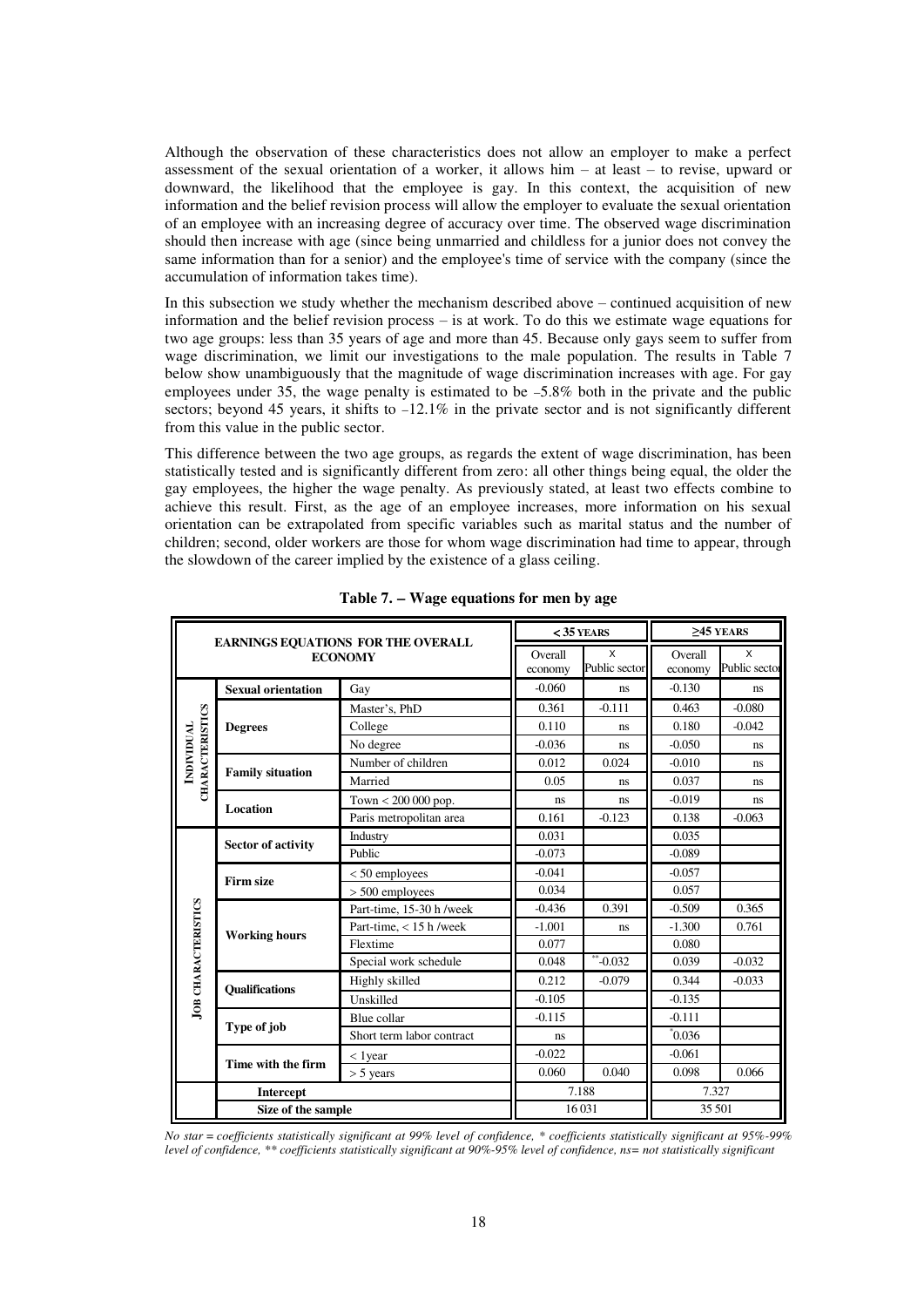The results of wage equations by time of service (Table 8) make it possible to make the diagnosis presented above more precise and complete. For time of service of less than one year, no significant wage discrimination can be detected. Significant wage discrimination  $(-6.6%)$  seems to prevail only for time of service spanning between one and five years. Beyond five years of service in the firm, one obtains no significant wage discrimination, either in the public sector or in the private sector. These results suggest a fast learning process about sexual orientation: beyond five years of seniority some gay employees, conscious of the progressively increasing awareness of their sexual orientation and the associated discriminatory practices, are encouraged to leave the company<sup>37</sup>; those who decide to stay are those who suffer the least from such practices, which explains the nullity of the wage penalty estimated on the subset of gay employees with high seniority ( $>5$  years).

These results shed light on how wage discrimination is exercised against gay men. In both the public and private sector, it is not the salary at the time of hiring which is responsible for the wage discrimination, but rather the existence of a glass ceiling which slows the careers of gay employees.

|                            | <b>EARNINGS EQUATIONS FOR THE</b> |                           |                    | <b>LESS THAN 1 YEAR</b> |                    | 1 TO 5 YEARS       | <b>MORE THAN 5 YEARS</b> |                    |
|----------------------------|-----------------------------------|---------------------------|--------------------|-------------------------|--------------------|--------------------|--------------------------|--------------------|
|                            |                                   | <b>OVERALL ECONOMY</b>    | Overall<br>economy | x Public<br>sector      | Overall<br>economy | x Public<br>sector | Overall<br>economy       | x Public<br>sector |
| INDIVIDUAL CHARACTERISTICS | <b>Sexual</b><br>orientation      | Gay                       | ns                 | ns                      | $-0.068$           | ns.                | ns                       | ns                 |
|                            | Age                               | Age                       | 0.002              | 0.010                   | 0.005              | 0.006              | 0.008                    | 0.005              |
|                            |                                   | Age squared               | $-0.006$           | 0.007                   | $-0.004$           | 0.004              | $-0.002$                 | 0.002              |
|                            |                                   | Master's, PhD             | 0.409              | ns                      | 0.369              | ns                 | 0.431                    | $-0.120$           |
|                            | <b>Degrees</b>                    | College                   | 0.130              | <b>ns</b>               | 0.119              | ns                 | 0.143                    | $-0.044$           |
|                            |                                   | No degree                 | **-0.023           | ns                      | $-0.050$           | $**-0.051$         | $-0.063$                 | ns                 |
|                            | Family                            | Number of children        |                    | 0.036                   |                    | 0.041              |                          | 0.021              |
|                            | situation                         | Married                   | 0.043              | ns                      | 0.050              | ns                 | 0.036                    | ns                 |
|                            | Location                          | Town $< 200 000$ pop.     | ns                 | <b>ns</b>               | ns                 | ns                 | $-0.015$                 | $-0.017$           |
|                            |                                   | Paris metropolitan area   | 0.157              | ns                      | 0.162              | $-0.094$           | 0.135                    | $-0.081$           |
|                            | Sector of                         | Industry                  | 0.079              |                         | 0.056              |                    | 0.022                    |                    |
|                            | activity                          | Public                    | ns                 |                         | $-0.113$           |                    | $-0.054$                 |                    |
|                            |                                   | $< 50$ employees          | $-0.043$           |                         | $-0.046$           |                    | $-0.046$                 |                    |
| <b>JOB CHARACTERISTICS</b> | <b>Firm size</b>                  | $> 500$ employees         | 0.032              |                         | 0.031              |                    | 0.050                    |                    |
|                            |                                   | Part-time, 15-30 h /week  | $-0.636$           | 0.382                   | $-0.658$           | 0.463              | $-0.387$                 | 0.256              |
|                            | Working                           | Part-time, $<$ 15 h /week | $-1.360$           | ns                      | $-1.369$           | ns                 | $-1.010$                 | 0.518              |
|                            | hours                             | Flextime                  | $-0.035$           |                         | 0.089              |                    | 0.115                    |                    |
|                            |                                   | Special work schedule     | ns                 | ns                      | 0.040              | $-0.056$           | 0.058                    | $-0.040$           |
|                            |                                   | Highly skilled            | 0.314              | ns                      | 0.312              | $-0.065$           | 0.289                    | $-0.032$           |
|                            | <b>Oualifications</b>             | Unskilled                 | $-0.142$           |                         | $-0.113$           |                    | $-0.115$                 |                    |
|                            |                                   | Blue collar               | $-0.048$           |                         | $-0.090$           |                    | $-0.095$                 |                    |
|                            | Type of job                       | Short term labor contract | ns                 |                         | ns                 |                    | 0.149                    |                    |
|                            | <b>Intercept</b>                  |                           | 7.25               |                         | 7.29               |                    | 7.39                     |                    |
|                            |                                   | Size of the sample        |                    | 6 1 6 6                 |                    | 18 6 67            | 60 809                   |                    |

**Table 8. Wage equations for men by seniority** 

*No star=coefficients statistically significant at 99% level of confidence, \* coefficients statistically significant at 95%-99% level of confidence, \*\* coefficients statistically significant at 90%-95% level of confidence, ns= not statistically significant* 

### 4.3. – Oaxaca-Blinder decomposition

 $\overline{a}$ 

Wage discrimination has so far been estimated using a dummy variable for sexual orientation. In doing so we adopt the implicit assumption that discrimination affects all homosexual employees in the same way, regardless of their individual characteristics. Such an assumption is obviously excessive, since wage discrimination – see above – varies depending on the characteristics of the employee (sex, age, seniority, *etc*.) and the job held (qualifications). However this choice was constrained, because of the limited number of same-sex couples available in the French Employment Surveys. Even though the problem of limited sample size is probably inherent in this kind of study,

 $37$  This explains the lower job stability of gay employees as compared to their heterosexual counterparts (see Table 1).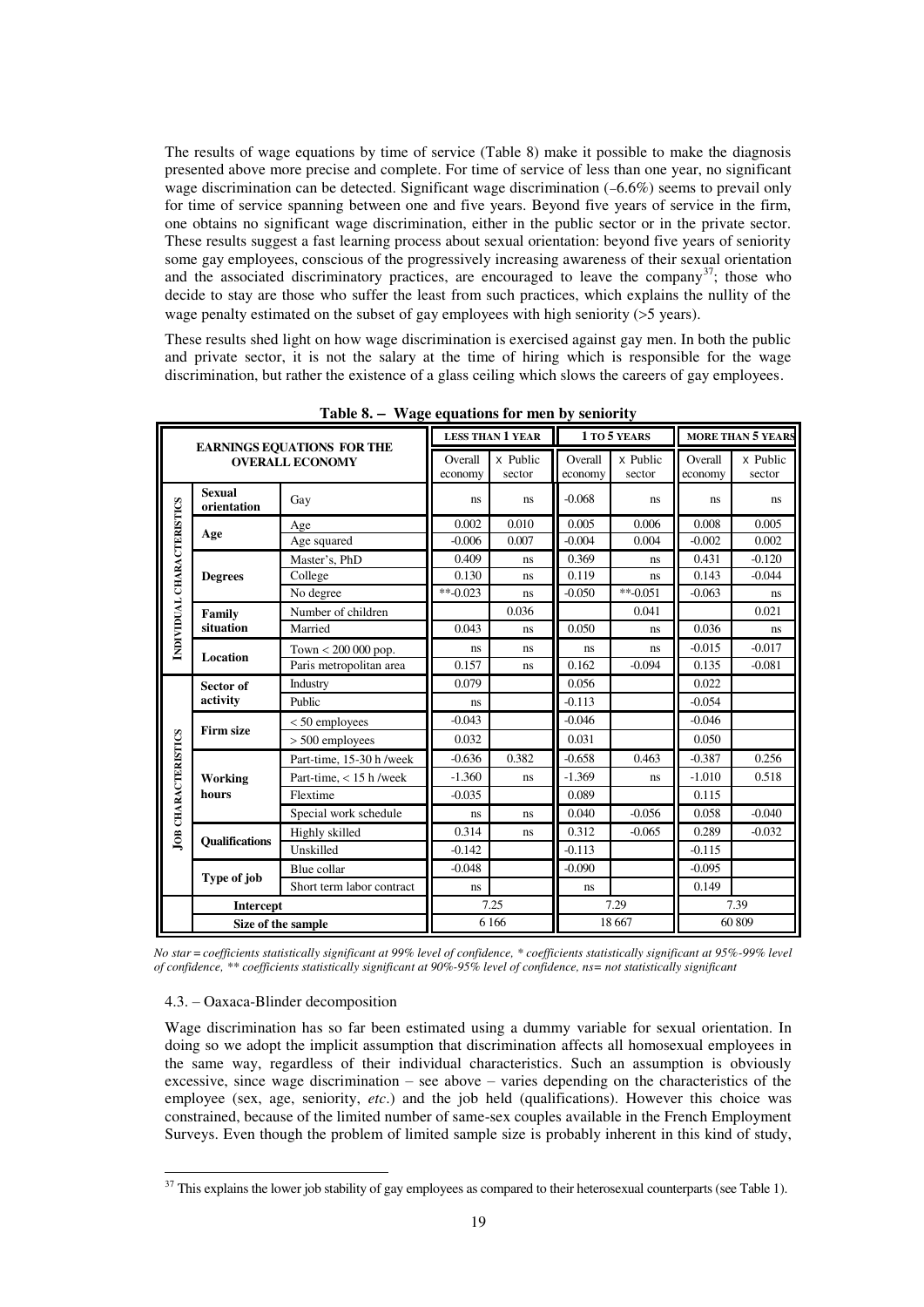we try to estimate in this subsection a "simple" model that makes it possible to account for differences in the returns to observable characteristics, between heterosexual and homosexual employees. The process used is similar to what one uses when applying the Oaxaca-Blinder method<sup>38</sup>. By using an analysis in terms of contribution to discrimination we are better able to identify the characteristics for which wage discrimination based on sexual orientation is the most pronounced.

The estimation results for men are presented in Table 9 below, while the decomposition of discrimination according to the differences in returns to observable characteristics is provided in Table 10. The model presented in Table 9 was obtained starting from a general specification integrating as explanatory variables all the products of the two variables "gay" and "sector" with all the other variables. This, in practice, is equivalent to considering, as in Oaxaca-Blinder, at least two different models: one for heterosexual employees and another for gays. In our case, we tested and then imposed, if necessary, all the restrictions corresponding to equal returns between gay and heterosexual employees.

Eventually, one gets the specification presented in the table, where only the significant differences in returns appear: the level of education, the location (Paris metropolitan area), the characteristic of having a part-time job (15-30 h /week) and the characteristic of having a "special work schedule".

|                            |                           | EARNINGS EQUATIONS FOR THE OVERALL | <b>MALES</b> |            | $MALES \times GAY$ |            |
|----------------------------|---------------------------|------------------------------------|--------------|------------|--------------------|------------|
|                            |                           | <b>ECONOMY</b>                     | Overall      | x Public   | Overall            | x Public   |
|                            |                           | (with returns differences)         | economy      | sector     | economy            | sector     |
|                            |                           | Age                                | 0.007        | 0.006      |                    |            |
|                            | Age                       | Age squared                        | $-0.002$     | 0.003      |                    |            |
| <b>CHARACTERISTICS</b>     |                           | Master's, PhD                      | 0.412        | $-0.086$   | $-0.340$           | 0,288      |
|                            | <b>Degrees</b>            | College                            | 0.137        | $* -0.022$ | $-0.167$           | $*$ 0.183  |
|                            |                           | No degree                          | $-0.057$     | $-0.022$   |                    |            |
| <b>INDIVIDUAL</b>          | <b>Family situation</b>   | Number of children                 | 0.006        | 0.019      |                    |            |
|                            |                           | Married                            | 0.039        | $**-0.015$ |                    |            |
|                            | Location                  | Town $< 200 000$ pop.              | $-0.009$     | $-0.016$   |                    |            |
|                            |                           | Paris metropolitan area            | 0.142        | $-0.083$   | 0.134              | $*$ -0.131 |
|                            |                           | Industry                           | 0.034        | 0.075      |                    |            |
|                            | <b>Sector of activity</b> | Public                             | $-0.142$     |            |                    |            |
|                            | <b>Firm size</b>          | $< 50$ employees                   | $-0.048$     | $*$ *0.013 |                    |            |
|                            |                           | $> 500$ employees                  | 0.045        | $*$ 0.016  |                    |            |
|                            |                           | Part-time, 15-30 h /week           | $-0.486$     | 0.340      | $* -0.124$         |            |
|                            |                           | Part-time, $<$ 15 h /week          | $-1.271$     | 0.564      |                    |            |
|                            | <b>Working hours</b>      | Flextime                           | 0.092        |            |                    |            |
| <b>JOB CHARACTERISTICS</b> |                           | Special work schedule              | 0.050        | $-0.034$   | $-0.124$           |            |
|                            |                           | Highly skilled                     | 0.295        | $-0.033$   |                    |            |
|                            | <b>Oualifications</b>     | Unskilled                          | $-0.120$     | ns         |                    |            |
|                            |                           | Blue collar                        | $-0.095$     | 0.022      |                    |            |
|                            | Type of job               | Short term labor contract          | ns           |            |                    |            |
|                            | Time with the             | $<$ 1 year                         | $-0.038$     | <b>Ns</b>  |                    |            |
|                            | firm                      | $> 5$ years                        | 0.072        | 0.070      |                    |            |
|                            | <b>Intercept</b>          |                                    |              | 7.303      |                    |            |
|                            | Size of the sample        |                                    |              | 83 302     |                    |            |

**Table 9. Wage equations for men with returns differences (Oaxaca-Blinder)**

*No star = coefficients statistically significant at 99% level of confidence, \* coefficients statistically significant at 95%-99% level of confidence, \*\* coefficients statistically significant at 90%-95% level of confidence, ns= not statistically significant* 

It is then straightforward to calculate the magnitude of wage discrimination by summing all the differences in returns, with identical characteristics, between gays and heterosexuals. The resulting evaluation is similar to what has been presented in the previous sections. This confirms the existence

 $\overline{a}$ <sup>38</sup> *Cf*. OAXACA [1973], BLINDER [1973], OAXACA & RANSOM [1994].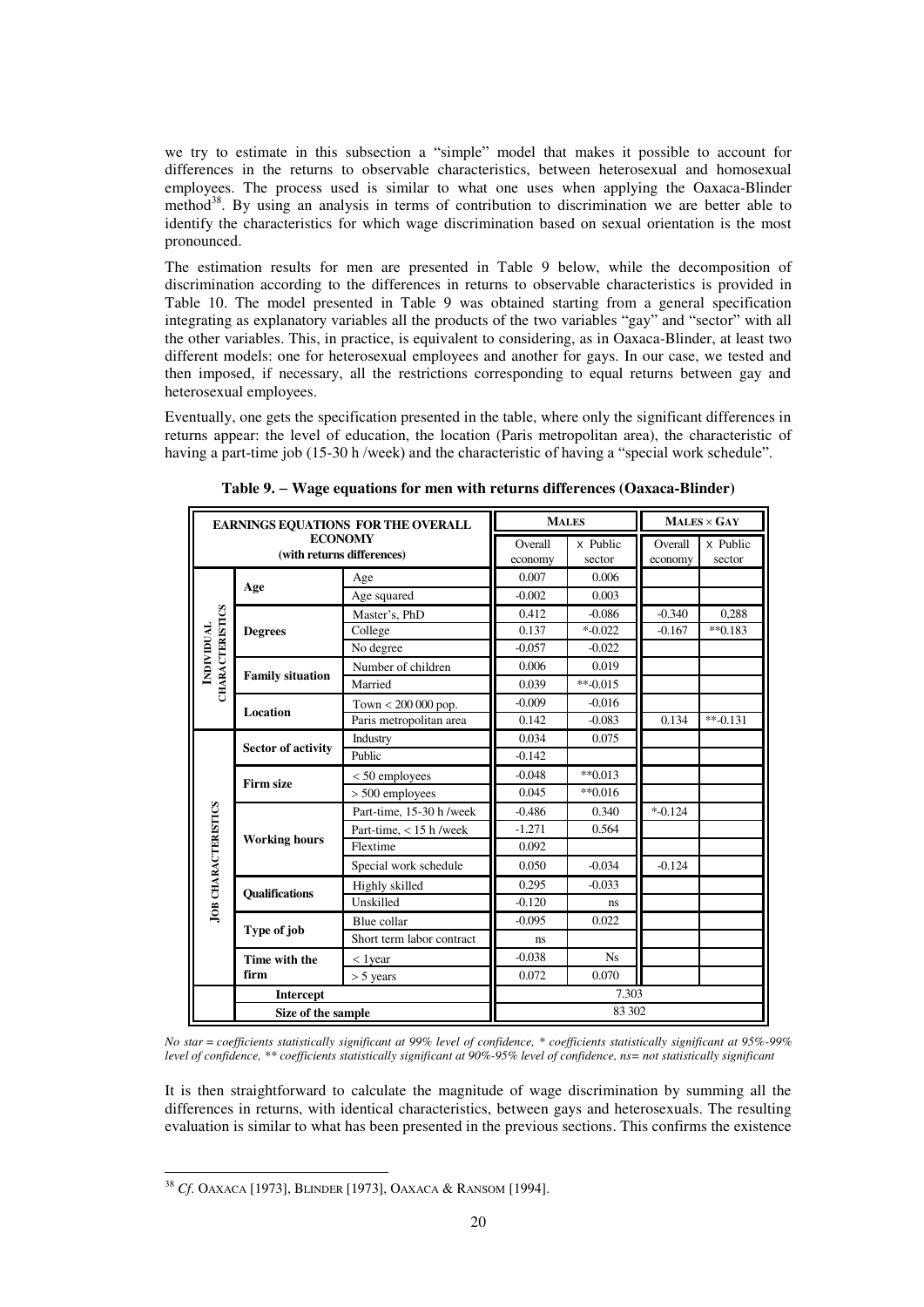of a wage discrimination that is slightly higher in the private sector  $(-6.3\%)$  than in the public sector  $(-5.0\%)$ .

Inspection of Table 10 clearly shows the main mechanisms responsible for this discrimination. It is mainly through the highest educational degree obtained that discrimination occurs: the educational level of a gay is less valued than that of his heterosexual counterpart. This fact is especially true if it is a high degree, confirming the greater exposure to discrimination of highly graduated gays.

|                 | <b>BREAK DOWN OF THE WAGE</b><br><b>DISCRIMINATION</b> |                                 | <b>DISTRIBUTION WITHIN</b><br><b>THE SAMPLE</b> | <b>CONTRIBUTIONS TO WAGE</b><br><b>DISCRIMINATION</b> |                      |  |
|-----------------|--------------------------------------------------------|---------------------------------|-------------------------------------------------|-------------------------------------------------------|----------------------|--|
|                 |                                                        | <b>PUBLIC</b><br><b>PRIVATE</b> |                                                 | <b>PRIVATE</b>                                        | <b>PUBLIC</b>        |  |
|                 | Master's, PhD                                          | 12.5%                           | 28.0%                                           | $-4.26\%$<br>(0.007)                                  | $-1.44\%$<br>(0.027) |  |
| <b>Degrees</b>  | College                                                | 11.6%                           | 18.2%                                           | $-1.93\%$<br>(0.006)                                  | $+0.29\%$<br>(0.009) |  |
| <b>Location</b> | Paris metropolitan area                                | $16.0\%$                        | $14.5\%$                                        | $+2.16%$<br>(0.006)                                   | $+0.04%$<br>(0.013)  |  |
| Working         | Part-time, 15-30 h /week                               | $3.2\%$                         | $13.0\%$                                        | $-0.39\%$<br>(0.002)                                  | $-1.61%$<br>(0.010)  |  |
| hours           | <b>Special work schedule</b>                           | $15.1\%$                        | 18.3%                                           | $-1.86\%$<br>(0.007)                                  | $-2.26\%$<br>(0.008) |  |
|                 | <b>WAGE DISCRIMINATION</b>                             |                                 |                                                 | $-6.28 \%$<br>(0.008)                                 | $-4.98\%$<br>(0.017) |  |

**Table 10. Breakdown of the wage discrimination** 

 *Between brackets the standard deviations calculated by a bootstrap performed with 1000 replications* 

# **5. – Conclusion**

This first attempt to assess the extent, in the French labor market, of wage discrimination based on sexual orientation provides some useful results. First of all, a significant wage discrimination against gay employees does exist in France, in both the private and the public sector. Despite controlling for many variables, and especially for the marriage premium, the estimated wage discrimination lies between  $-6\%$  to  $-7\%$  in the private sector and  $-5\%$  to  $-6\%$  in the public sector, a magnitude similar to that of gender wage discrimination. Keeping in mind that all gay employees of our sample are not identified as such by their employers, it is certain that those identified as homosexuals suffer a higher wage penalty than the average level we have estimated. This highlights the importance of discriminatory practices against gays within the French labor market.

In contrast, we were not able to identify a significant wage discrimination against lesbians. Such an asymmetry between gays and lesbians, as regards the magnitude of wage discrimination in France, is consistent with the "theoretical intuition" and with most of the results from other countries. The asymmetry observed in our results reflects a diversity of discriminatory practices, explained by the specificity of homophobia and the different nature of stereotypes associated with male and female homosexuality.

A higher degree does not protect gays from discrimination. On the contrary the higher the degree, the higher the magnitude of wage discrimination against gay employees. The *pink glass ceiling* effect is most noticeable for highly skilled jobs, which are the most "visible" and include a representation component. As the learning process of employers about the sexual orientation of their employees takes time, the extent of wage discrimination increases with the age of employees and their seniority within the firm.

The results presented in this paper on the extent of wage discrimination based on sexual orientation in France, are in the low range of comparable estimates about other countries, especially Anglo-Saxon countries. Even if homophobia/heterocentrism may be more pronounced in the US, which could help to explain such a difference in results, our feeling is rather that several studies suffer from neglecting some essential control variables (marriage premium, hours of work per week, sector of activity), thus overestimating the magnitude of the wage penalty in the countries involved..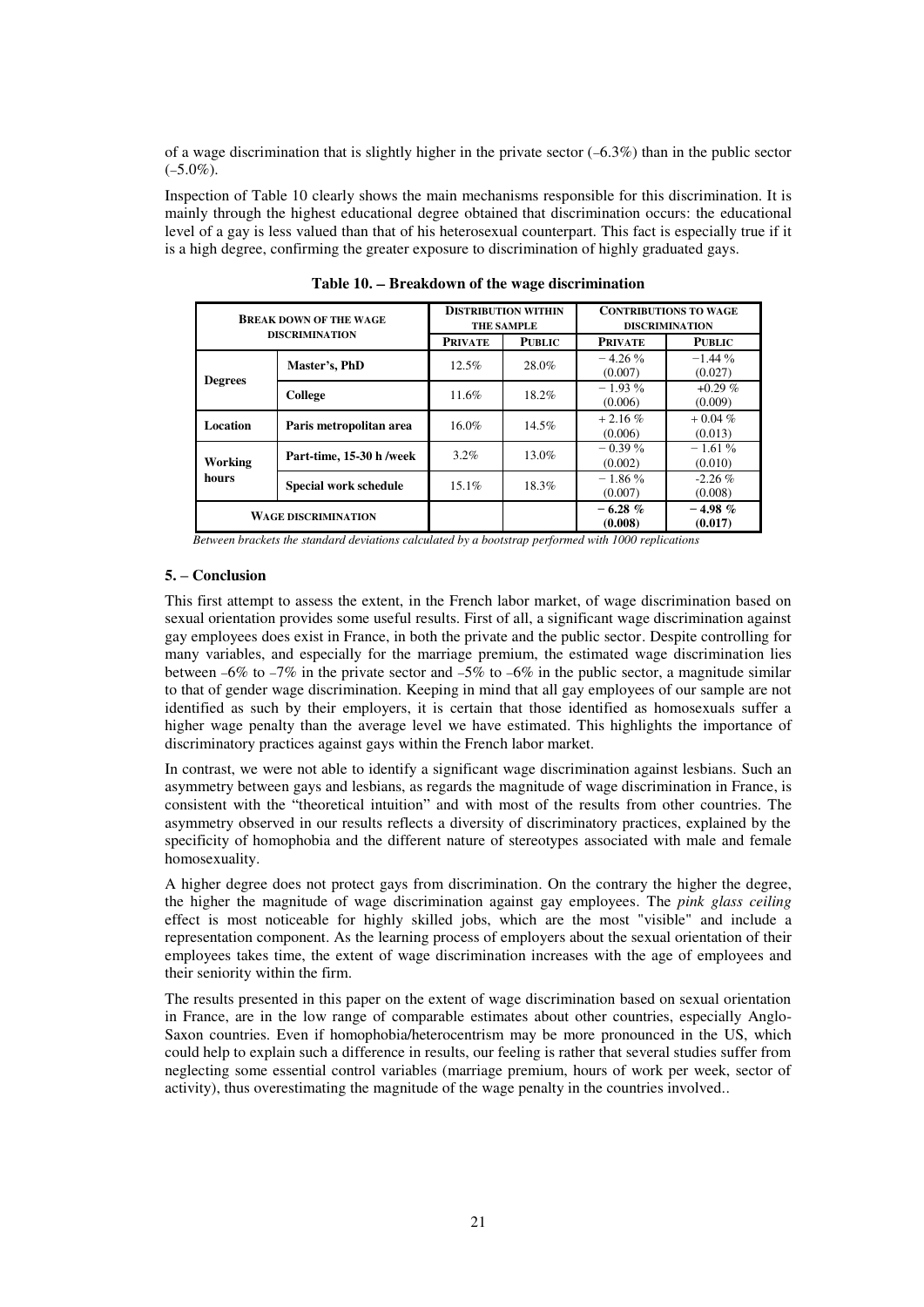#### **6. – Annex: variables used in the selection and wage equations**

#### **Table 11. List of variables used**

*The underlined characteristics correspond to the base case*

|                            |                                                                           | <b>VARIABLES</b>                                                                     | <b>SELECTION</b><br><b>EQUATION</b> | <b>WAGE</b><br><b>EQUATION</b> |
|----------------------------|---------------------------------------------------------------------------|--------------------------------------------------------------------------------------|-------------------------------------|--------------------------------|
|                            | <b>Sexual orientation</b>                                                 | Gay vs. Heterosexual                                                                 |                                     | $\checkmark$                   |
|                            | Age                                                                       | Age, Age squared                                                                     | $\checkmark$                        | $\checkmark$                   |
|                            | <b>Degrees</b>                                                            | No degree <i>vs.</i> A-Level or Professional<br>degree vs. College vs. Master's, PhD | ✓                                   | ✓                              |
|                            | <b>Family situation</b>                                                   | Number of children                                                                   | $\checkmark$                        | $\checkmark$                   |
|                            |                                                                           | Married vs. Unmarried                                                                | $\checkmark$                        | ✓                              |
| INDIVIDUAL CHARACTERISTICS | <b>Location</b>                                                           | Town < 200 000 $vs. > 200 000$ vs. Paris<br>metropolitan area                        |                                     | ✓                              |
|                            | Real estate capital                                                       | Home owner <i>vs.</i> Leaseholder                                                    | $\checkmark$                        |                                |
|                            | <b>Partner income</b><br>Occupation /<br>qualifications of the<br>partner |                                                                                      |                                     |                                |
|                            | One year ago on the<br>labor market                                       | Employed vs. Unemployed vs. Inactive                                                 |                                     |                                |
|                            | <b>Sector of activity</b>                                                 | Industry vs. Services                                                                |                                     | $\checkmark$                   |
|                            | <b>Firm size</b>                                                          | $< 50$ employees vs. $50-500$ vs. $> 500$                                            |                                     |                                |
|                            |                                                                           | $< 15$ h/week vs. 15-30h vs. > 30h vs. Others                                        |                                     |                                |
| <b>JOB CHARACTERISTICS</b> | <b>Working hours</b>                                                      | Normal work schedule vs. Special work<br>schedule                                    |                                     | $\checkmark$                   |
|                            | <b>Qualifications</b>                                                     | Unskilled vs. Skilled vs. High-skilled                                               |                                     | ✓                              |
|                            |                                                                           | Blue collar vs. White collar                                                         |                                     |                                |
|                            | Type of job                                                               | Short term labor contract vs. fixed-term<br>or long term labor contract              |                                     | ✓                              |
|                            | Time with the firm                                                        | $< 1$ year vs. 1-5 years vs. > 5 years                                               |                                     | ✓                              |

 *Note: Our main sample being constituted of twelve stacked Employment Surveys (1996-2007), time dummy variables* – *one for each year* – *have also been systematically introduced into the equations, to remove a possible effect of the business cycle* 

#### **7. – References**

AHMED A.M, HAMMARSTEDT M. [2009], *Sexual orientation and earnings: a register data based approach to identify homosexuals*, Journal of Population Economics, July.

ALLEGRETTO S.A., ARTHUR M. [2001], *An empirical analysis of homosexual/heterosexual male earnings differentials: unmarried and unequal?*, Industrial and Labor Relations Review, 54, n°3, April.

ANTECOL H., JONG A., STEINBERGER M. [2007], *The sexual orientation wage gap: the role of occupational sorting, human capital, and discrimination,* IZA Discussion Paper n°2945, Institute for the Study of Labor (IZA), July.

ANTECOL H., STEINBERGER M. [2009], *Female labor supply differences by sexual orientation: a semiparametric decomposition approach*, IZA Discussion Paper n°4029, Institute for the Study of Labor (IZA), February.

ARABSHEIBANI G.R., MARIN A., WADSWORTH J. [2002], *Gays' pay in the UK*, n°8, Royal Economic Society Annual Conference 2002 from Royal Economic Society.

ARABSHEIBANI G.R., MARIN A., WADSWORTH J. [2004], *In the pink: homosexual/heterosexual wage differentials in the UK*, International Journal of Manpower, Vol. 25, Issue 3–4, pp. 343–54.

ARABSHEIBANI G.R., MARIN A., WADSWORTH J. [2005], *Gays' Pay in the UK*, Economica, 72, pp. 333–47.

ARABSHEIBANI G.R., MARIN A., WADSWORTH J. [2007], *Variations in gay pay in the USA and the UK*, in Badgett L. Frank J., eds., "Sexual Orientation Discrimination: An International Perspective", London: Routledge.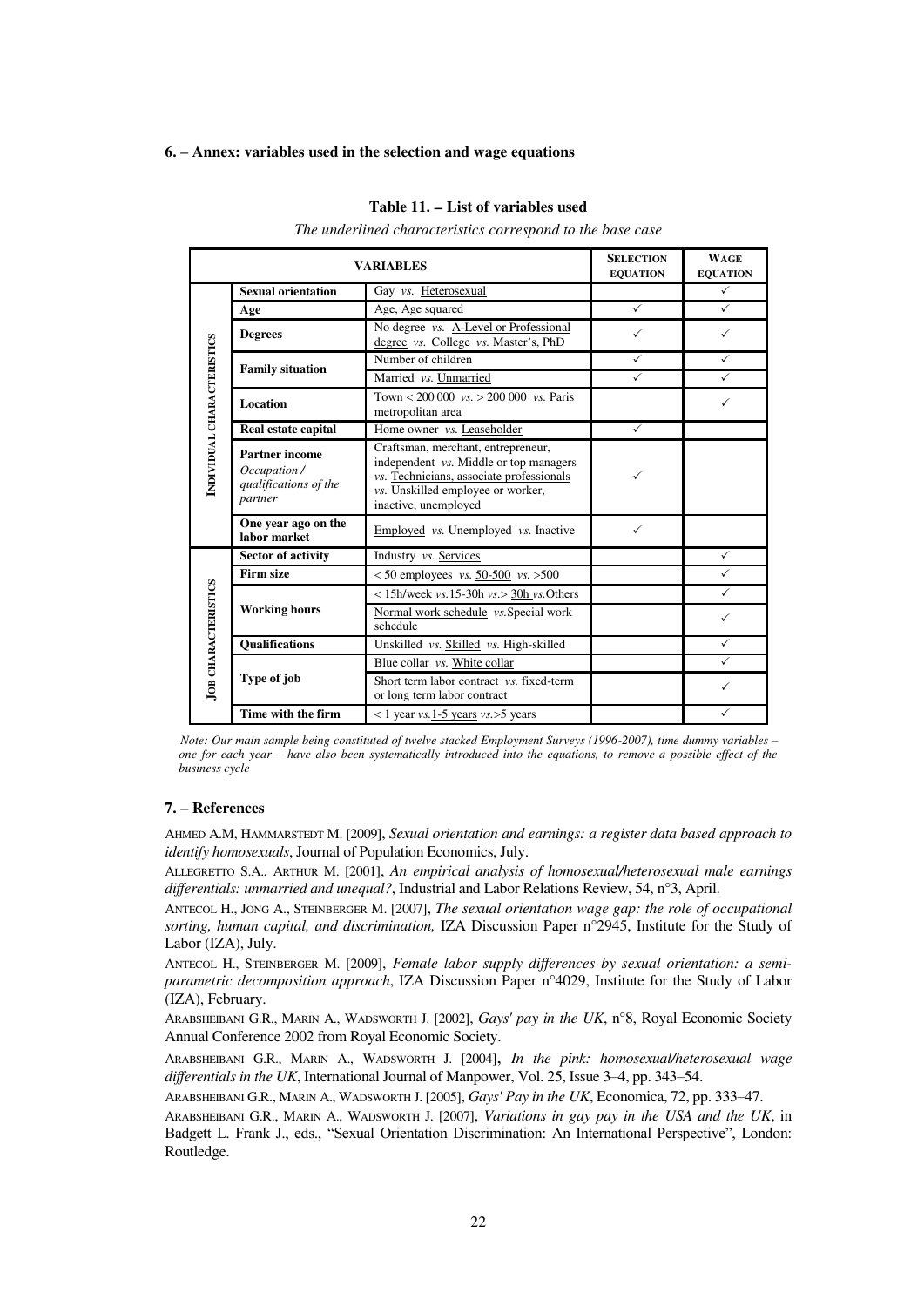ARROW K. [1973], *The theory of discrimination*, Discrimination in labor markets, Orley Ashenfelter & Albert Rees ed., Princeton, Princeton University Press.

BADGETT L. [1995], *The wage effects of social orientation discrimination*, Industrial and Labor Relations Review, Vol. 48, n°4, pp. 726–739.

BADGETT L. [1997], *Vulnerability in the workplace: evidence of anti-gay discrimination*, Angles, The Policy Journal of the Institute for Gay and Lesbian Strategic Studies, Vol. 2, n°1, September.

BADGETT L. [2001], *Money, myths, and change: the economic live of lesbians and gay men*, University of Chicago Press, Chicago.

BADGETT L. [2006], *Discrimination based on sexual orientation: a review of the literature in economics and beyond*, in Rodgers III W.M. (Ed.), "Handbook on the Economics of Discrimination", Edward Elgar Publishing, Cheltenham, UK.

BADGETT L., LAU H., SEARS B., HO D. [2007], *Bias in the workplace: consistent evidence of sexual orientation and gender identity discrimination*, University of California Los Angeles, UCLA, The Williams Institute, June.

BECKER G.S. [1957], *The economics of discrimination*, Chicago: University of Chicago Press.

BECKER G.S. [1965], *A theory of the allocation of time*, Economic Journal, 75(299), pp. 493–17.

BECKER G.S. [1981], *A treatise on the family*, Harvard University Press, Cambridge, Massachusetts.

BERG N., LIEN D. [2002], *Measuring the effect of sexual orientation on Income: evidence of discrimination?*, Contemporary Economic Policy, 2002, Vol. 20, Issue 4, pp. 394–14

BERILL K.T. [1992], *Anti-gay violence and victimization in the United States: an overview*, in: Herek G.M. and Berill, K.T. (Eds.), "Hate Crimes: Confronting Violence against Lesbians and Gay Men", Sage, Newbury Park, CA.

BERSON C. [2009], *Private vs. public sector: discrimination against second-generation immigrants in France*, Working Paper of the Sorbonne Center for Economics, n°2009-59, University Paris 1 Pantheon-Sorbonne, September.

BLACK D., GATES G., SANDERS S., TAYLOR L. [2000], *Demographics of the Gay and Lesbian Population in the United States: Evidence from Available Systematic Data Sources*, Demography, 37. 2, May, pp. 139–54

BLACK D., MAKAR H, SANDERS S., TAYLOR L. [2003], *The earnings effects of sexual orientation*, Industrial and Labor Relations Review, Vol. 56, n° 3, April, pp. 449–69.

BLANDFORD J.M. [1999], *Sexual orientation's role in the determination of earnings and occupational outcomes: theory and econometric evidence*, Dissertation.

BLANDFORD J.M. [2000], *Evidence on the role of sexual orientation in the determination of earnings outcomes*, Working Paper Harris Graduate School of Public Policies Studies, University of Chicago.

BLANDFORD J.M. [2003], *The nexus of sexual orientation and gender in the determination of earnings*, Industrial and Labor Relations Review, Vol. 56, n°4, July, pp. 622–42.

BLINDER, A. S. [1973], *Wage discrimination: reduced form and structural estimates*, The Journal of Human Resources, 8, pp. 436–455.

CALANDRINO M. [1999], *Sexual orientation discrimination on the UK labor market*, Working Paper St. Antony's College, University of Oxford.

CARPENTER C.S. [2004], *New evidence on gay and lesbian household incomes*, Contemporary Economic Policy, Vol. 22, n°1, pp. 78–94.

CARPENTER C.S. [2005a], *Self-reported sexual orientation and earnings: Evidence from California*, Industrial and Labor Relations Review, 2005, Vol. 58, Issue 2, pp. 258–73.

CARPENTER C.S. [2005b], *Heterosexual signalling and the marriage premium*, Unpublished paper.

CARPENTER C.S. [2007a], *Revisiting the income penalty for behaviorally gay men: evidence from NHANES III*, Labour Economics, Vol. 14, pp. 25–34.

CARPENTER C.S. [2007b], *Do straight men "come out" at work too? The Heterosexual Male Marriage Premium and Discrimination against Gay Men*, in Badgett L. and Frank J. (Eds.), "Sexual Orientation Discrimination: An International Perspective", New York: Routledge Press, pp. 76–92.

CARPENTER C.S. [2008a], *Sexual orientation, income, and non-pecuniary economic outcomes: new evidence from young lesbians in Australia*, Review of Economics of the Household, Springer Netherlands ed., Vol. 6, n°4, December, pp. 391–408.

CARPENTER C.S. [2008b], *Sexual orientation, work, and income in Canada*, Canadian Journal of Economics, 2008, vol. 41, Issue 4, pp. 1239–61.

CLAIN H.S., LEPPEL K. [2001], *An investigation into sexual orientation discrimination as an explanation for wage differences*, Applied Economics, Vol. 33, Issue 1, January, pp. 37–47.